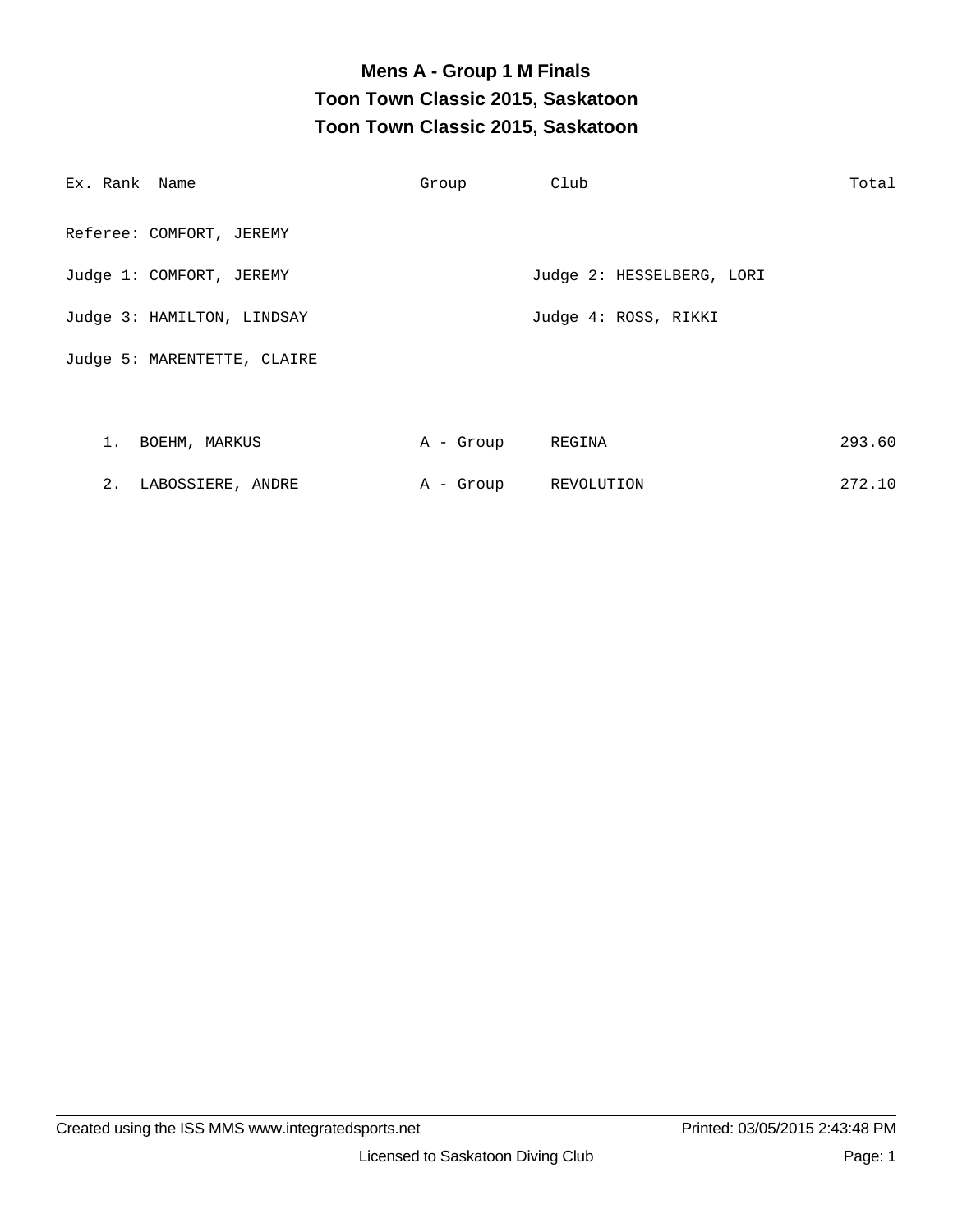### **Mens A - Group 3 M Finals Toon Town Classic 2015, Saskatoon Toon Town Classic 2015, Saskatoon**

| Ex. Rank Name              | Group     | Club                        | Total  |
|----------------------------|-----------|-----------------------------|--------|
| Referee: COMFORT, JEREMY   |           |                             |        |
| Judge 1: COMFORT, JEREMY   |           | Judge 2: BURNETT, SEAN      |        |
| Judge 3: OLIVER, AINSLEY   |           | Judge 4: MARENTETTE, CLAIRE |        |
| Judge 5: PALMER, JESSE-LEE |           |                             |        |
|                            |           |                             |        |
| 1. BOEHM, MARKUS           | A - Group | REGINA                      | 364.00 |
| 2. LABOSSIERE, ANDRE       |           | A - Group REVOLUTION        | 296.35 |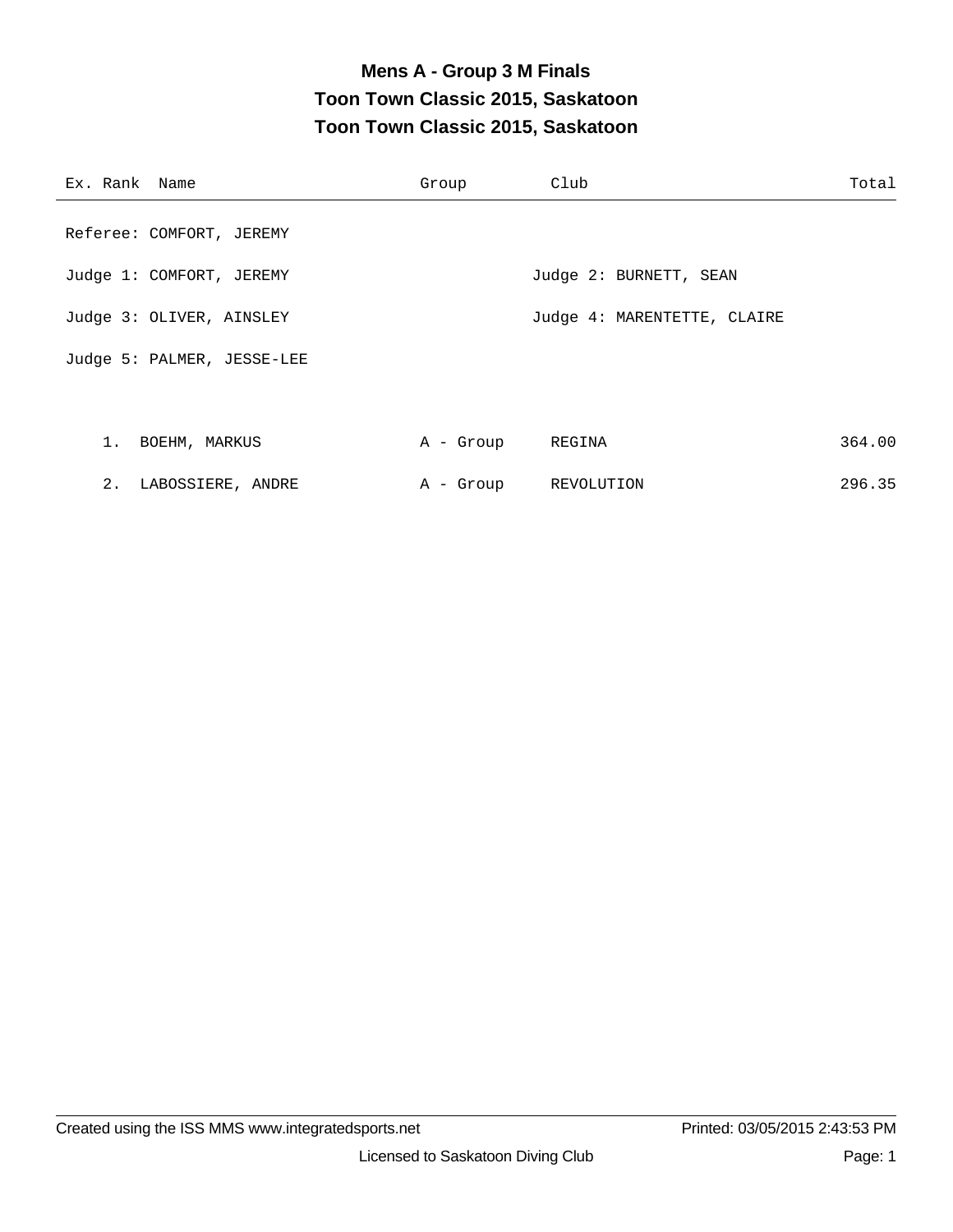### **Mens A - Group Tier I 1 M Finals Toon Town Classic 2015, Saskatoon Toon Town Classic 2015, Saskatoon**

| Ex. Rank Name            | Group                   | Club                      | Total  |
|--------------------------|-------------------------|---------------------------|--------|
| Referee: OLIVER, AINSLEY |                         |                           |        |
| Judge 1: OLIVER, AINSLEY |                         | Judge 2: COMFORT, JEREMY  |        |
| Judge 3: ROSS, RIKKI     |                         | Judge 4: HESSELBERG, LORI |        |
| Judge 5: LUDWICK, DALLAS |                         |                           |        |
|                          |                         |                           |        |
| 1. GROENING, DAWSON      | A - Group T1 REVOLUTION |                           | 345.65 |
| 2. PETROV, MICHAEL       | A - Group T1 REVOLUTION |                           | 286.95 |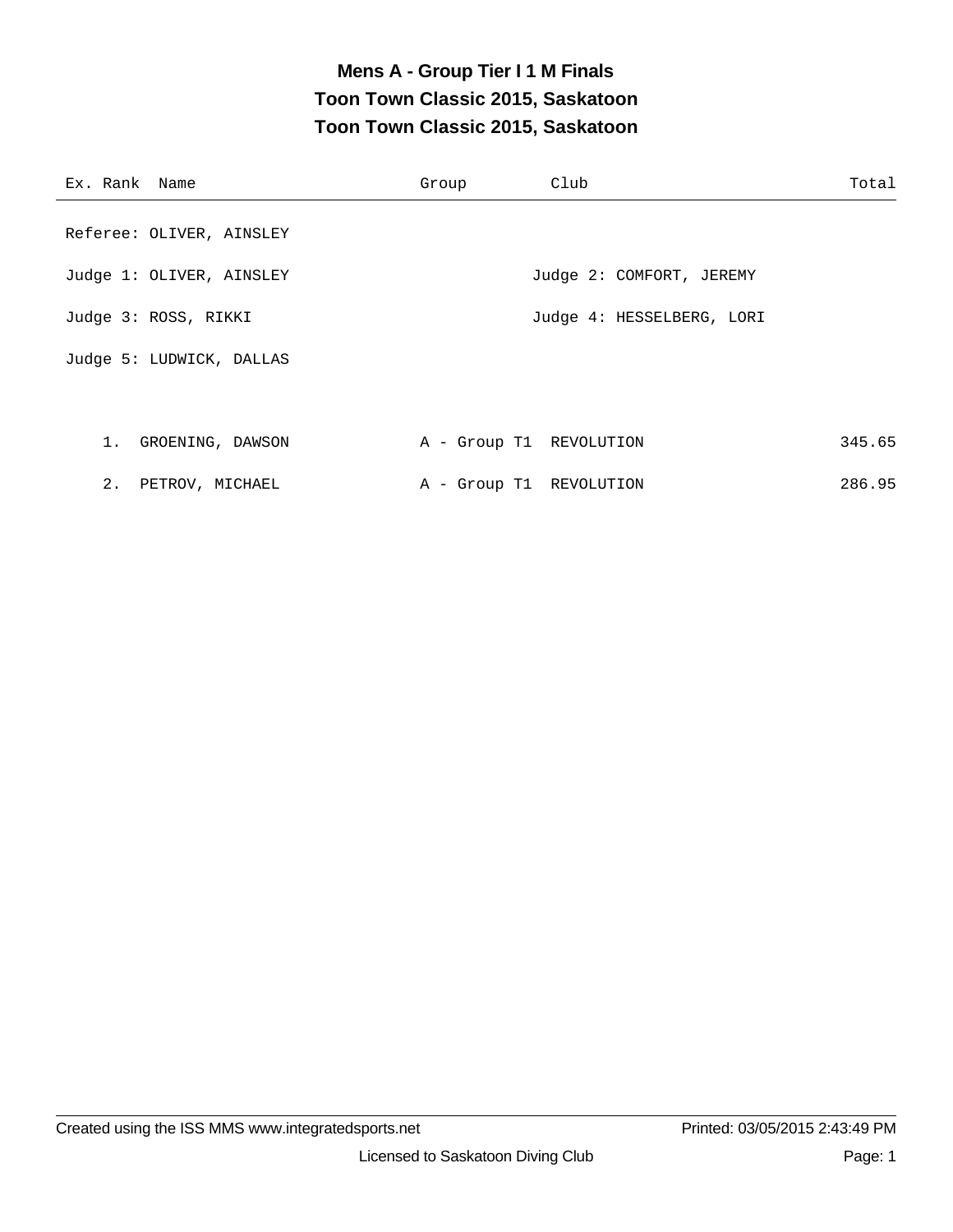### **Mens A - Group Tier I 3 M Finals Toon Town Classic 2015, Saskatoon Toon Town Classic 2015, Saskatoon**

| Ex. Rank Name            | Group                   | Club                        | Total  |
|--------------------------|-------------------------|-----------------------------|--------|
| Referee: OLIVER, AINSLEY |                         |                             |        |
| Judge 1: OLIVER, AINSLEY |                         | Judge 2: MARENTETTE, CLAIRE |        |
| Judge 3: MARKENTIN, JOAN |                         | Judge 4: WOZNIAK, KRISTEN   |        |
| Judge 5: WIENS, ANGELA   |                         |                             |        |
|                          |                         |                             |        |
| 1. GROENING, DAWSON      | A - Group T1 REVOLUTION |                             | 360.60 |
| 2. PETROV, MICHAEL       | A - Group T1 REVOLUTION |                             | 316.30 |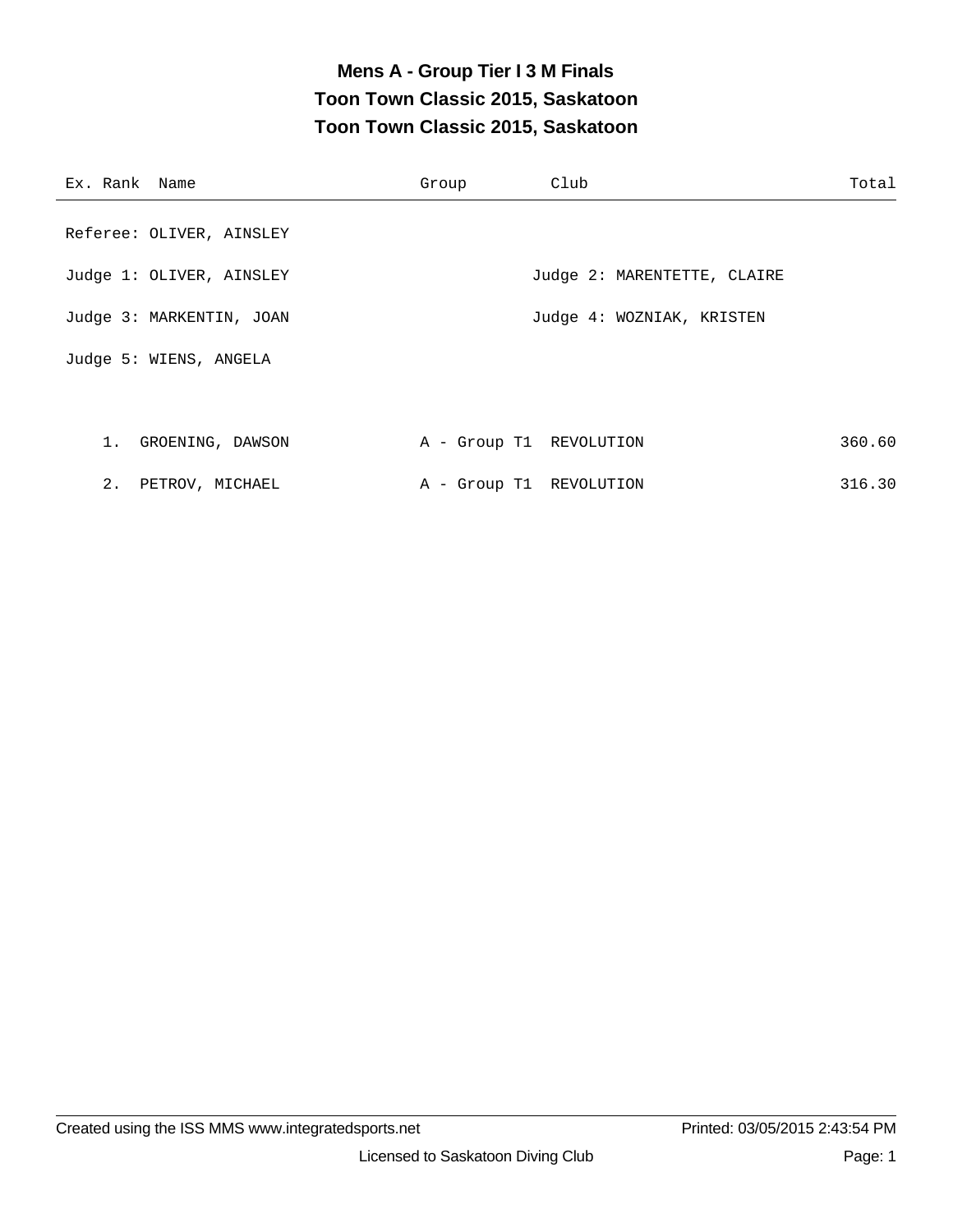### **Mens A - Group Tier I Platform Finals Toon Town Classic 2015, Saskatoon Toon Town Classic 2015, Saskatoon**

| Ex. Rank Name |                            | Group | Club                      | Total  |
|---------------|----------------------------|-------|---------------------------|--------|
| PANEL A       |                            |       |                           |        |
|               | Referee: HESSELBERG, LORI  |       |                           |        |
|               | Judge 1: HESSELBERG, LORI  |       | Judge 2: WOZNIAK, KRISTEN |        |
|               | Judge 3: PALMER, JESSE-LEE |       | Judge 4: MARKENTIN, JOAN  |        |
|               | Judge 5: BEZTE, KATIE      |       |                           |        |
|               |                            |       |                           |        |
| PANEL B       |                            |       |                           |        |
| Referee:      |                            |       |                           |        |
|               | Judge 1: MARKENTIN, BJORN  |       | Judge 2: MARKENTIN, BJORN |        |
|               | Judge 3: MARKENTIN, BJORN  |       | Judge 4: MARKENTIN, BJORN |        |
|               | Judge 5: MARKENTIN, BJORN  |       |                           |        |
|               |                            |       |                           |        |
|               | 1. LABOSSIERE, ANDRE       |       | A - Group T1 REVOLUTION   | 273.90 |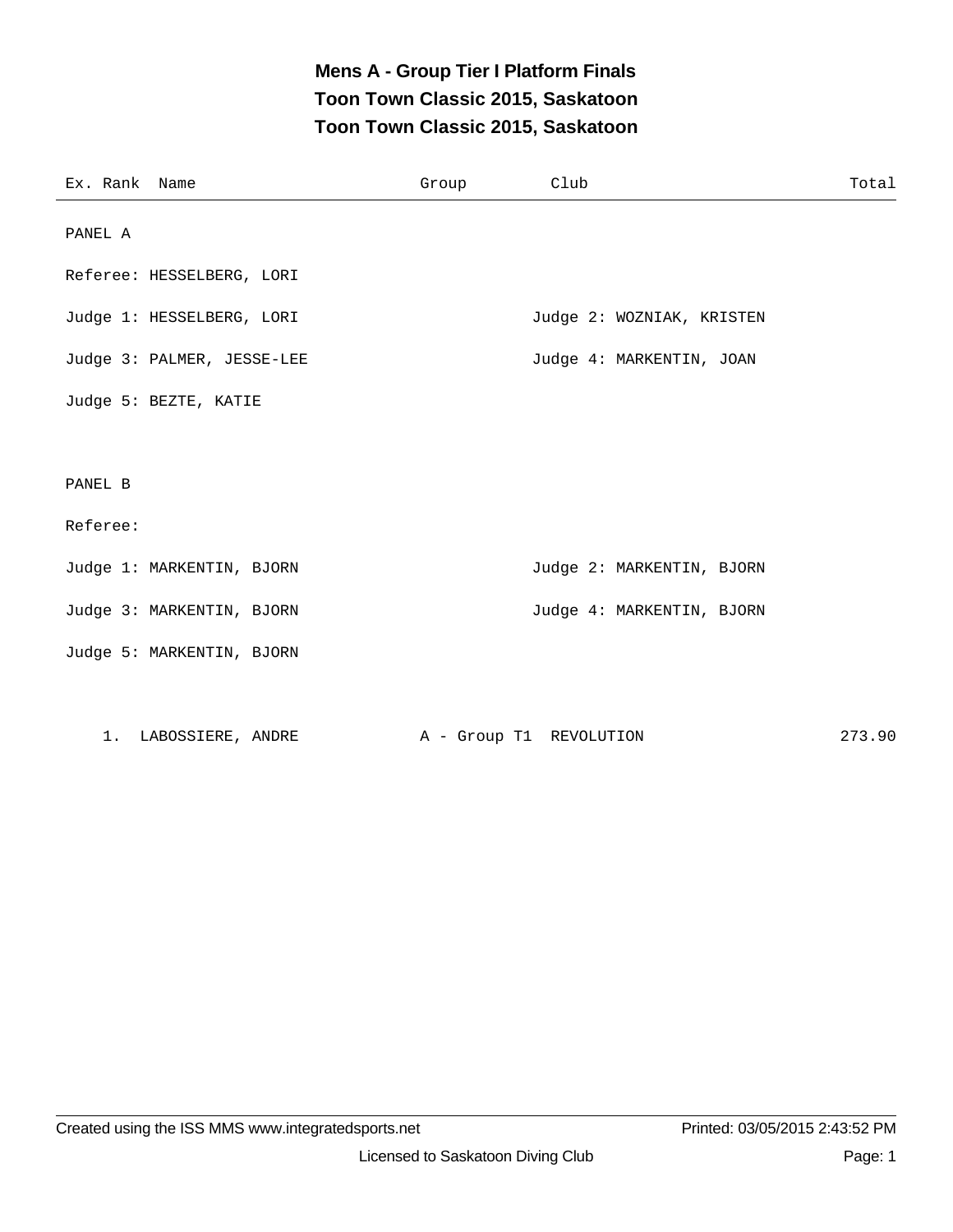# **Mens B - Group 1 M Finals Toon Town Classic 2015, Saskatoon Toon Town Classic 2015, Saskatoon**

| Ex. Rank Name               | Group     | Club                      | Total  |
|-----------------------------|-----------|---------------------------|--------|
| Referee: COMFORT, JEREMY    |           |                           |        |
| Judge 1: COMFORT, JEREMY    |           | Judge 2: BURNETT, SEAN    |        |
| Judge 3: OLIVER, AINSLEY    |           | Judge 4: WOZNIAK, KRISTEN |        |
| Judge 5: MARENTETTE, CLAIRE |           |                           |        |
|                             |           |                           |        |
| 1. CEY, JONAH               |           | B - Group SASKATOON       | 331.25 |
| 2. MARKENTIN, BJORN         | B - Group | SASKATOON                 | 323.00 |
| 3. FLYNN, CONNOR            |           | B - Group SASKATOON       | 300.50 |
| 4. WIENS, NOLAN             |           | B - Group SASKATOON       | 247.45 |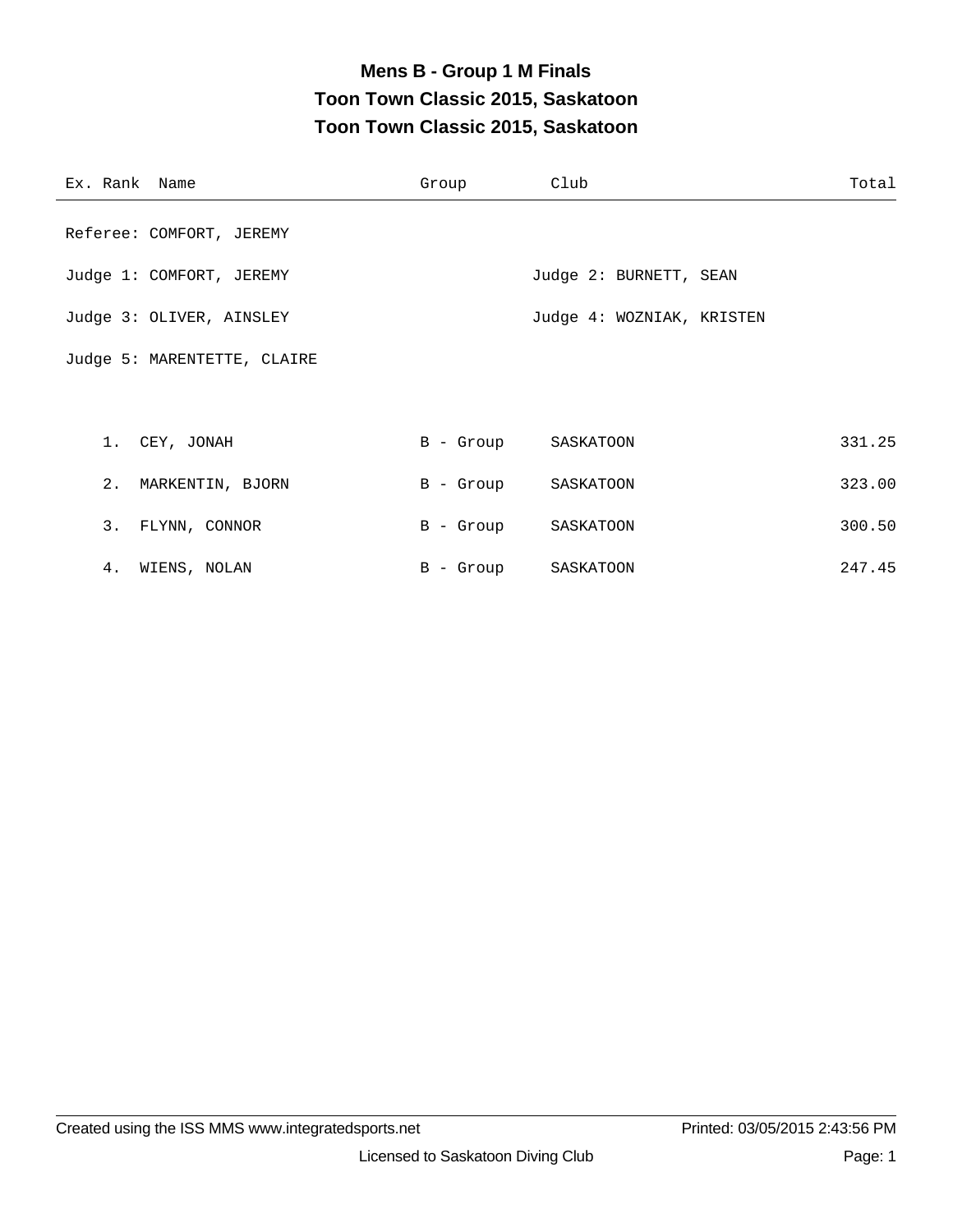# **Mens B - Group 3 M Finals Toon Town Classic 2015, Saskatoon Toon Town Classic 2015, Saskatoon**

| Ex. Rank Name               | Group     | Club                      | Total  |
|-----------------------------|-----------|---------------------------|--------|
| Referee: MARENTETTE, CLAIRE |           |                           |        |
| Judge 1: MARENTETTE, CLAIRE |           | Judge 2: HESSELBERG, LORI |        |
| Judge 3: COMFORT, JEREMY    |           | Judge 4: MOURANT, MIKE    |        |
| Judge 5: HIGHEM, NATASHA    |           |                           |        |
|                             |           |                           |        |
| 1. MARKENTIN, BJORN         |           | B - Group SASKATOON       | 358.95 |
| 2. CEY, JONAH               | B - Group | SASKATOON                 | 347.35 |
| 3. WIENS, NOLAN             | B - Group | SASKATOON                 | 304.10 |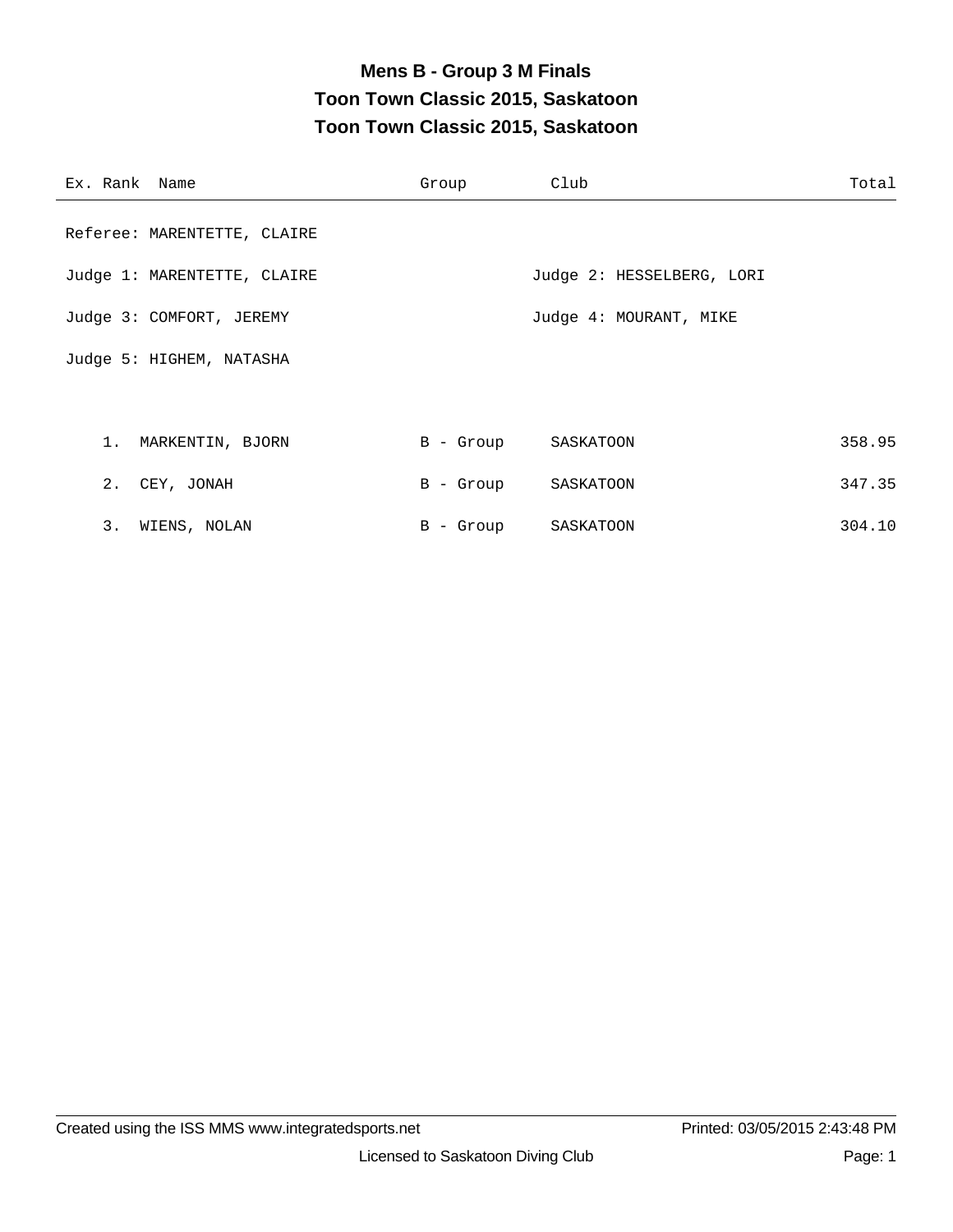### **Mens B - Group Platform Finals Toon Town Classic 2015, Saskatoon Toon Town Classic 2015, Saskatoon**

| Ex. Rank Name |                             | Group | Club                      | Total  |
|---------------|-----------------------------|-------|---------------------------|--------|
| PANEL A       |                             |       |                           |        |
|               | Referee: COMFORT, JEREMY    |       |                           |        |
|               | Judge 1: COMFORT, JEREMY    |       | Judge 2: OLIVER, AINSLEY  |        |
|               | Judge 3: BURNETT, SEAN      |       | Judge 4: HESSELBERG, LORI |        |
|               | Judge 5: MARENTETTE, CLAIRE |       |                           |        |
|               |                             |       |                           |        |
| PANEL B       |                             |       |                           |        |
|               | Referee: PALMER, JESSE-LEE  |       |                           |        |
|               |                             |       |                           |        |
|               | 1. CEY, JONAH               |       | B - Group SASKATOON       | 300.85 |

2. MARKENTIN, BJORN B - Group SASKATOON 0.00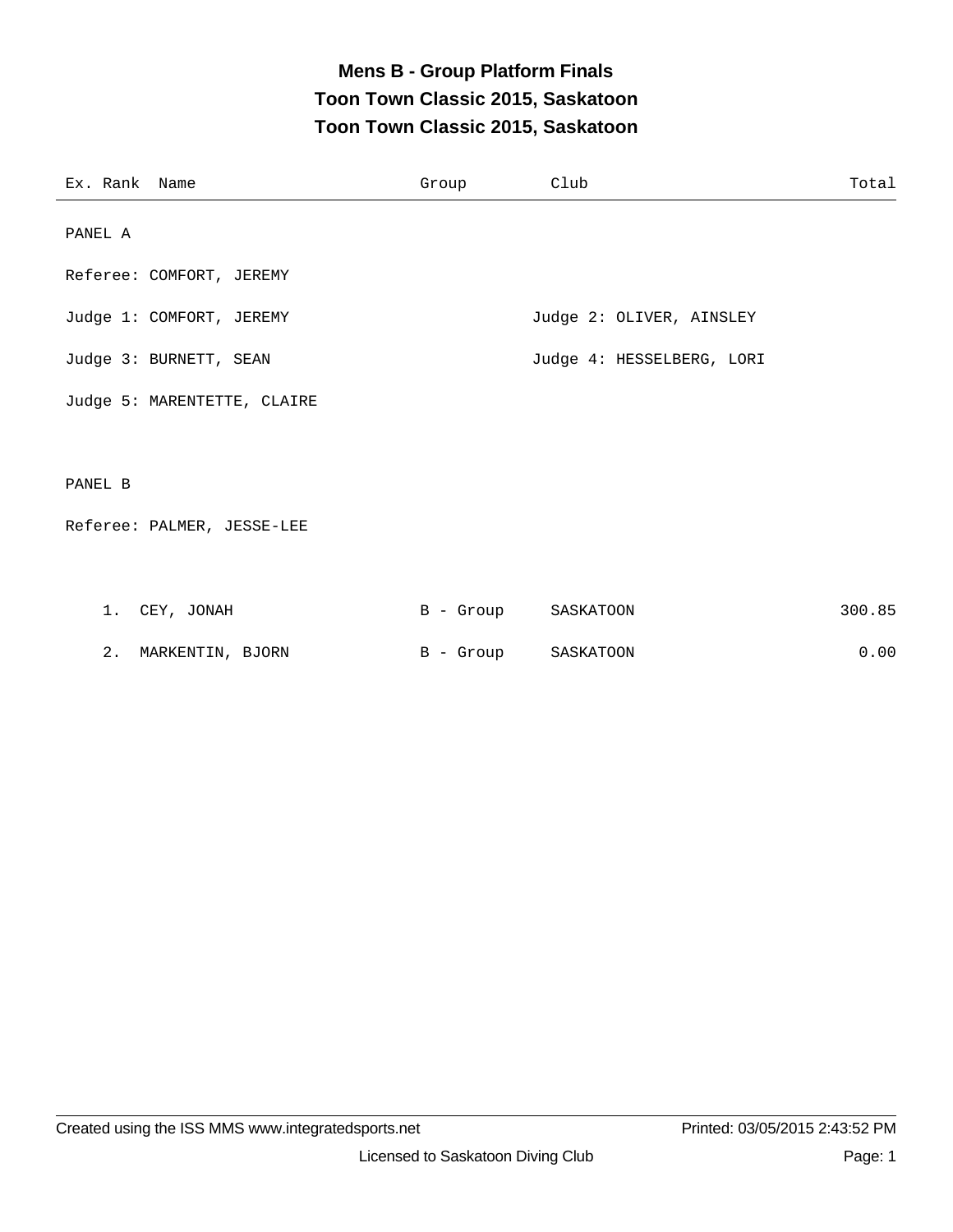# **Mens C - Group 1 M Finals Toon Town Classic 2015, Saskatoon Toon Town Classic 2015, Saskatoon**

| Ex. Rank Name               | Group       | Club                     | Total  |
|-----------------------------|-------------|--------------------------|--------|
| Referee: MARENTETTE, CLAIRE |             |                          |        |
| Judge 1: MARENTETTE, CLAIRE |             | Judge 2: OLIVER, AINSLEY |        |
| Judge 3: BURNETT, SEAN      |             | Judge 4: COMFORT, JEREMY |        |
| Judge 5: BERES, NIKKI       |             |                          |        |
|                             |             |                          |        |
| 1. SPILCHAK, JAMIE          |             | C - Group SASKATOON      | 314.95 |
| 2. WIENS, RYLAN             |             | C - Group SASKATOON      | 296.15 |
| 3. BOECHLER, TYLER          | $C - Group$ | SASKATOON                | 235.75 |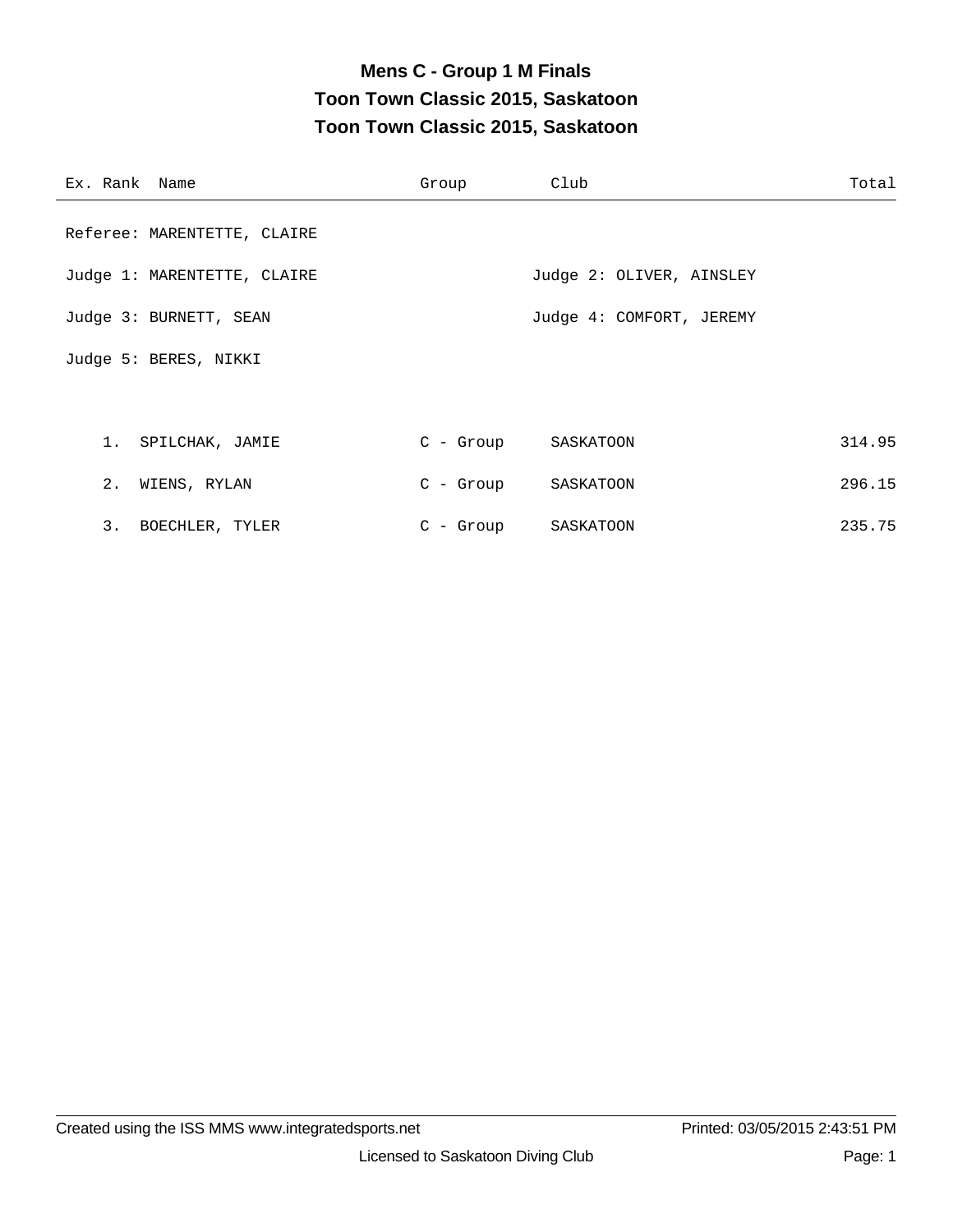# **Mens C - Group 3 M Finals Toon Town Classic 2015, Saskatoon Toon Town Classic 2015, Saskatoon**

| Ex. Rank Name               | Group       | Club                      | Total  |
|-----------------------------|-------------|---------------------------|--------|
| Referee: MARENTETTE, CLAIRE |             |                           |        |
| Judge 1: MARENTETTE, CLAIRE |             | Judge 2: HESSELBERG, LORI |        |
| Judge 3: BURNETT, SEAN      |             | Judge 4: OLIVER, AINSLEY  |        |
| Judge 5: COMFORT, JEREMY    |             |                           |        |
|                             |             |                           |        |
| 1. WIENS, RYLAN             | C - Group   | SASKATOON                 | 374.45 |
| 2. SPILCHAK, JAMIE          | $C$ - Group | SASKATOON                 | 327.10 |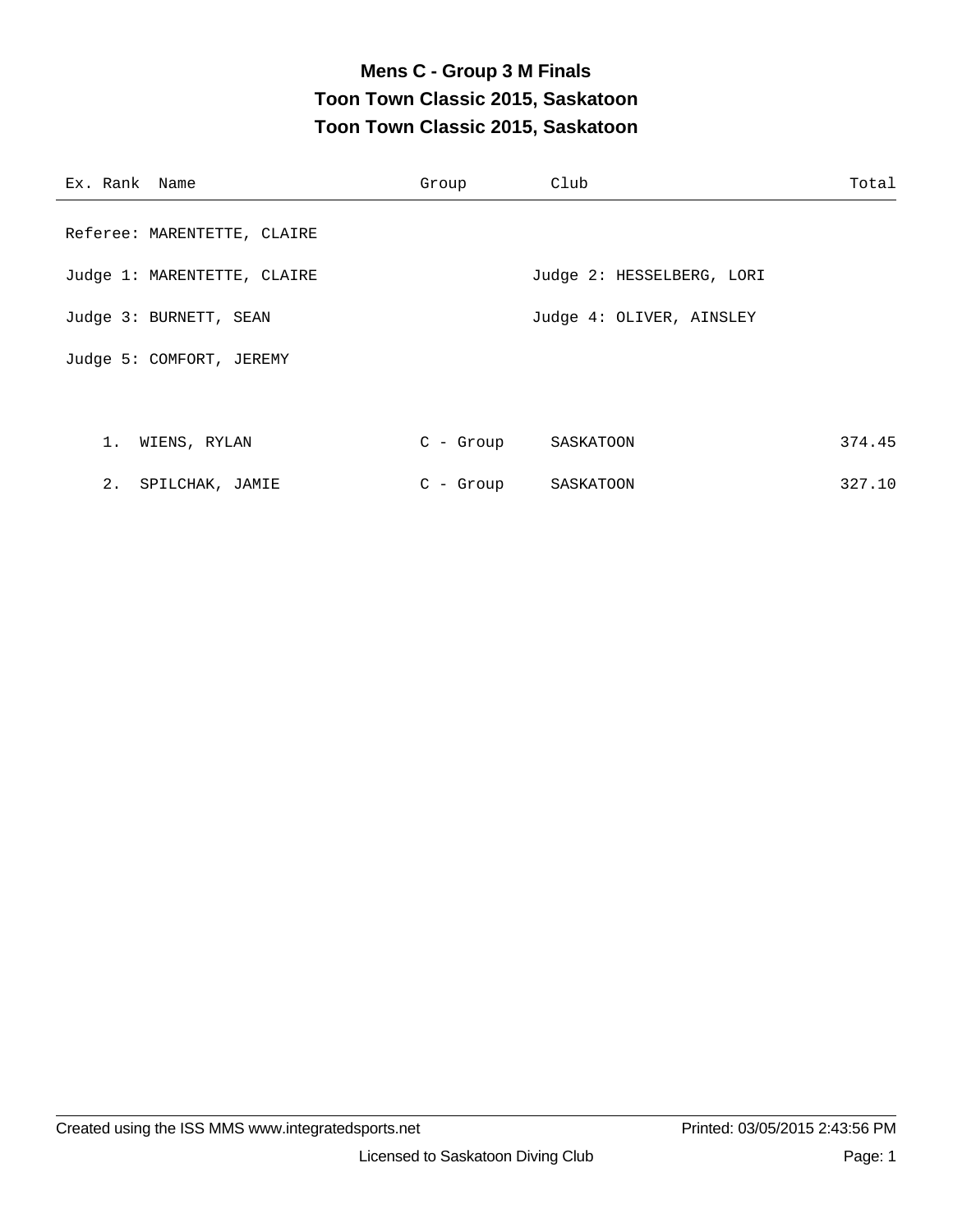### **Mens C - Group Platform Finals Toon Town Classic 2015, Saskatoon Toon Town Classic 2015, Saskatoon**

| Ex. Rank Name               | Group       | Club                      | Total  |
|-----------------------------|-------------|---------------------------|--------|
| PANEL A                     |             |                           |        |
| Referee: COMFORT, JEREMY    |             |                           |        |
| Judge 1: COMFORT, JEREMY    |             | Judge 2: ROSS, RIKKI      |        |
| Judge 3: MARENTETTE, CLAIRE |             | Judge 4: BEZTE, KATIE     |        |
| Judge 5: HESSELBERG, LORI   |             |                           |        |
|                             |             |                           |        |
| PANEL B                     |             |                           |        |
| Referee:                    |             |                           |        |
| Judge 1: WANKLIN, LINDSEY   |             | Judge 2: WANKLIN, LINDSEY |        |
| Judge 3: WANKLIN, LINDSEY   |             | Judge 4: WANKLIN, LINDSEY |        |
| Judge 5: WANKLIN, LINDSEY   |             |                           |        |
|                             |             |                           |        |
| 1.<br>WIENS, RYLAN          | C - Group   | SASKATOON                 | 349.60 |
| 2. SPILCHAK, JAMIE          | $C - Group$ | SASKATOON                 | 271.55 |
| 3. BOECHLER, TYLER          | $C -$ Group | SASKATOON                 | 214.40 |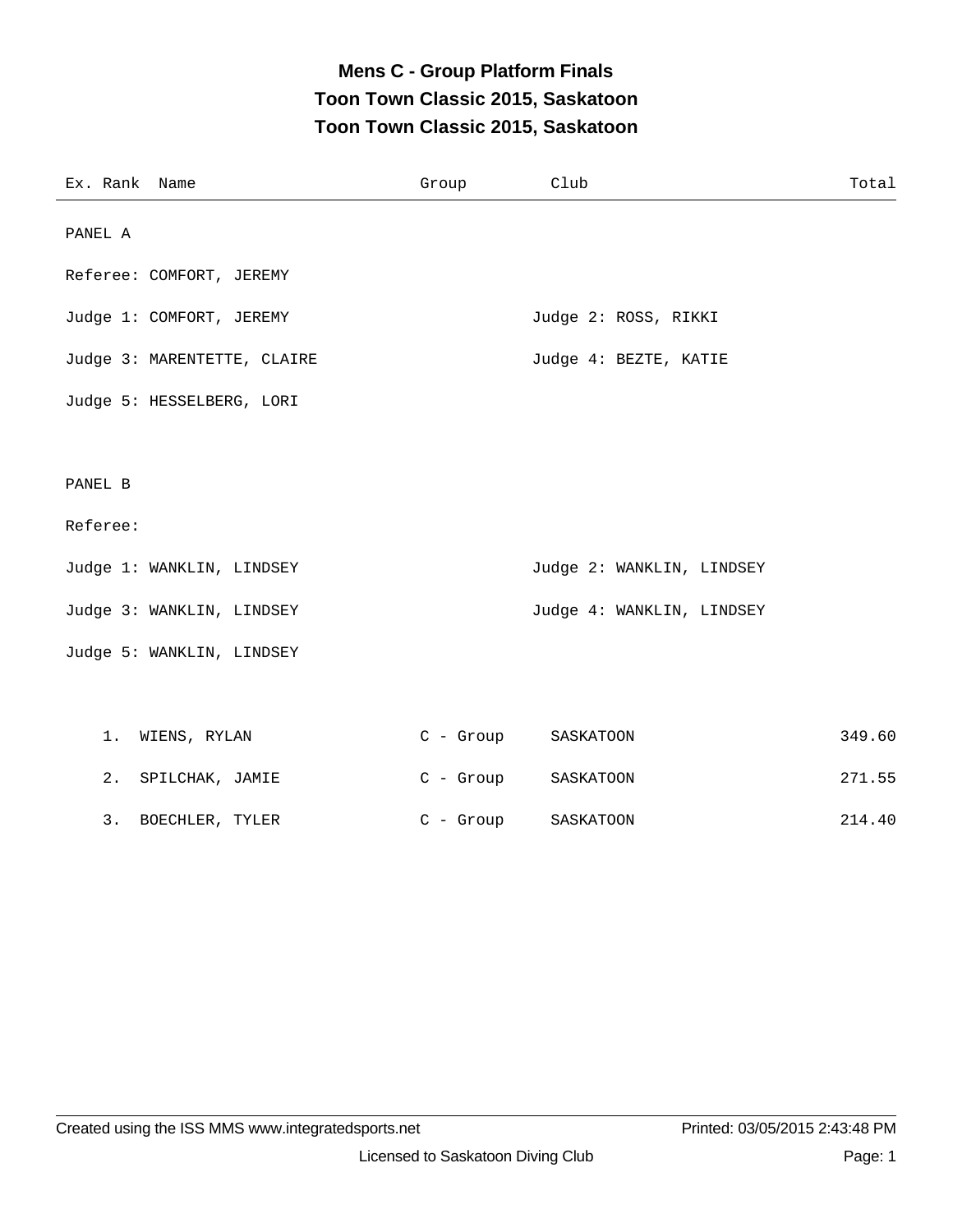# **Mens D - Group 1 M Finals Toon Town Classic 2015, Saskatoon Toon Town Classic 2015, Saskatoon**

| Ex. Rank Name |                                                 | Group            | Club                     | Total  |
|---------------|-------------------------------------------------|------------------|--------------------------|--------|
|               | Referee: MARENTETTE, CLAIRE                     |                  |                          |        |
|               | Judge 1: MARENTETTE, CLAIRE                     |                  | Judge 2: BURNETT, SEAN   |        |
|               | Judge 3: HESSELBERG, LORI                       |                  | Judge 4: OLIVER, AINSLEY |        |
|               | Judge 5: COMFORT, JEREMY                        |                  |                          |        |
|               |                                                 |                  |                          |        |
|               | 1. GUERRERO-BENNETT, AUSTEN D - Group SASKATOON |                  |                          | 216.55 |
|               | 2. SPILCHAK, DAMIAN                             | D - Group        | SASKATOON                | 203.70 |
|               | 3. BLACK, ETHAN                                 | D - Group REGINA |                          | 166.50 |
| 4.            | WENSEL, IMARI                                   | D - Group REGINA |                          | 161.30 |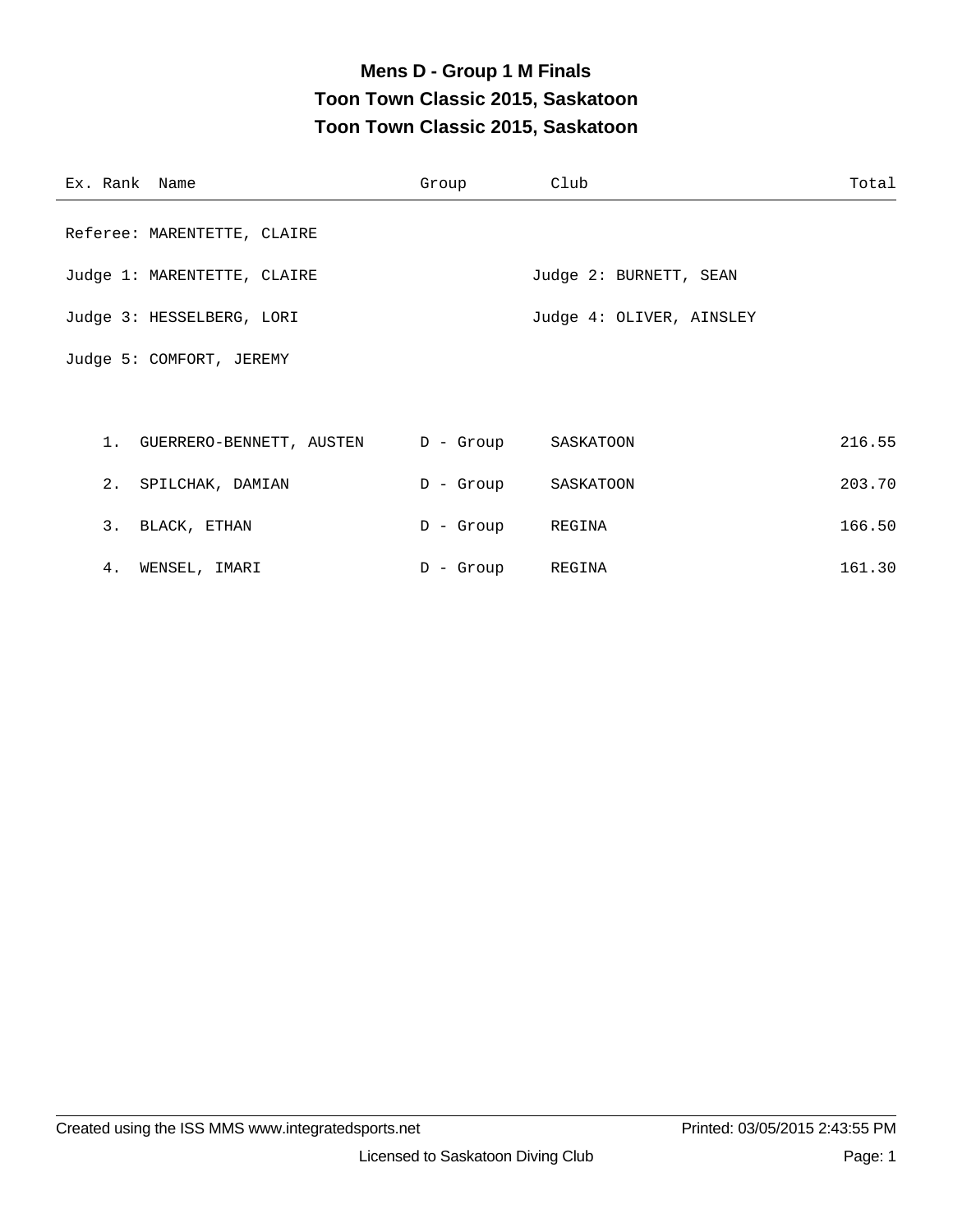# **Mens D - Group 3 M Finals Toon Town Classic 2015, Saskatoon Toon Town Classic 2015, Saskatoon**

| Ex. Rank Name |                                       | Group            | Club                      | Total  |
|---------------|---------------------------------------|------------------|---------------------------|--------|
|               | Referee: MARENTETTE, CLAIRE           |                  |                           |        |
|               | Judge 1: MARENTETTE, CLAIRE           |                  | Judge 2: ROSS, RIKKI      |        |
|               | Judge 3: COMFORT, JEREMY              |                  | Judge 4: HESSELBERG, LORI |        |
|               | Judge 5: OLIVER, AINSLEY              |                  |                           |        |
|               |                                       |                  |                           |        |
|               | 1. SPILCHAK, DAMIAN                   |                  | D - Group SASKATOON       | 243.70 |
|               | 2. GUERRERO-BENNETT, AUSTEN D - Group |                  | SASKATOON                 | 239.75 |
|               | 3. BLACK, ETHAN                       | D - Group REGINA |                           | 217.95 |
|               | 4. WENSEL, IMARI                      | $D -$ Group      | REGINA                    | 156.95 |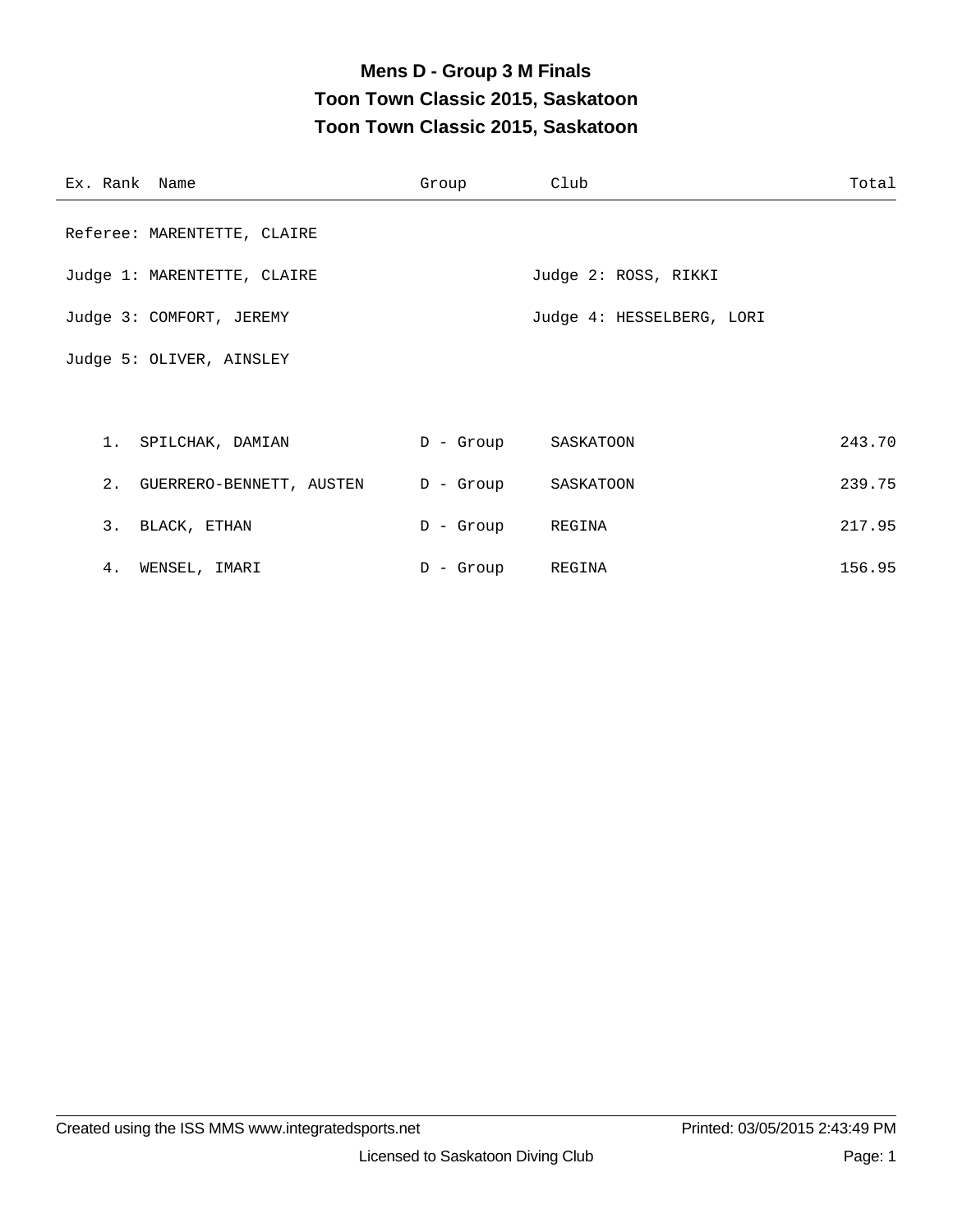### **Mens D - Group Platform Finals Toon Town Classic 2015, Saskatoon Toon Town Classic 2015, Saskatoon**

| Ex. Rank Name |                                                 | Group | Club                      | Total  |
|---------------|-------------------------------------------------|-------|---------------------------|--------|
| PANEL A       |                                                 |       |                           |        |
|               | Referee: MARENTETTE, CLAIRE                     |       |                           |        |
|               | Judge 1: MARENTETTE, CLAIRE                     |       | Judge 2: BURNETT, SEAN    |        |
|               | Judge 3: OLIVER, AINSLEY                        |       | Judge 4: WOZNIAK, KRISTEN |        |
|               | Judge 5: COMFORT, JEREMY                        |       |                           |        |
|               |                                                 |       |                           |        |
| PANEL B       |                                                 |       |                           |        |
|               | Referee: BERES, NIKKI                           |       |                           |        |
|               |                                                 |       |                           |        |
|               | 1. GUERRERO-BENNETT, AUSTEN D - Group SASKATOON |       |                           | 197.65 |

|  | BLACK, ETHAN<br>_______ |  | - Group | REGINA | 194.35<br>the contract of the contract of the contract of the contract of the contract of the contract of the contract of |
|--|-------------------------|--|---------|--------|---------------------------------------------------------------------------------------------------------------------------|
|  |                         |  |         |        |                                                                                                                           |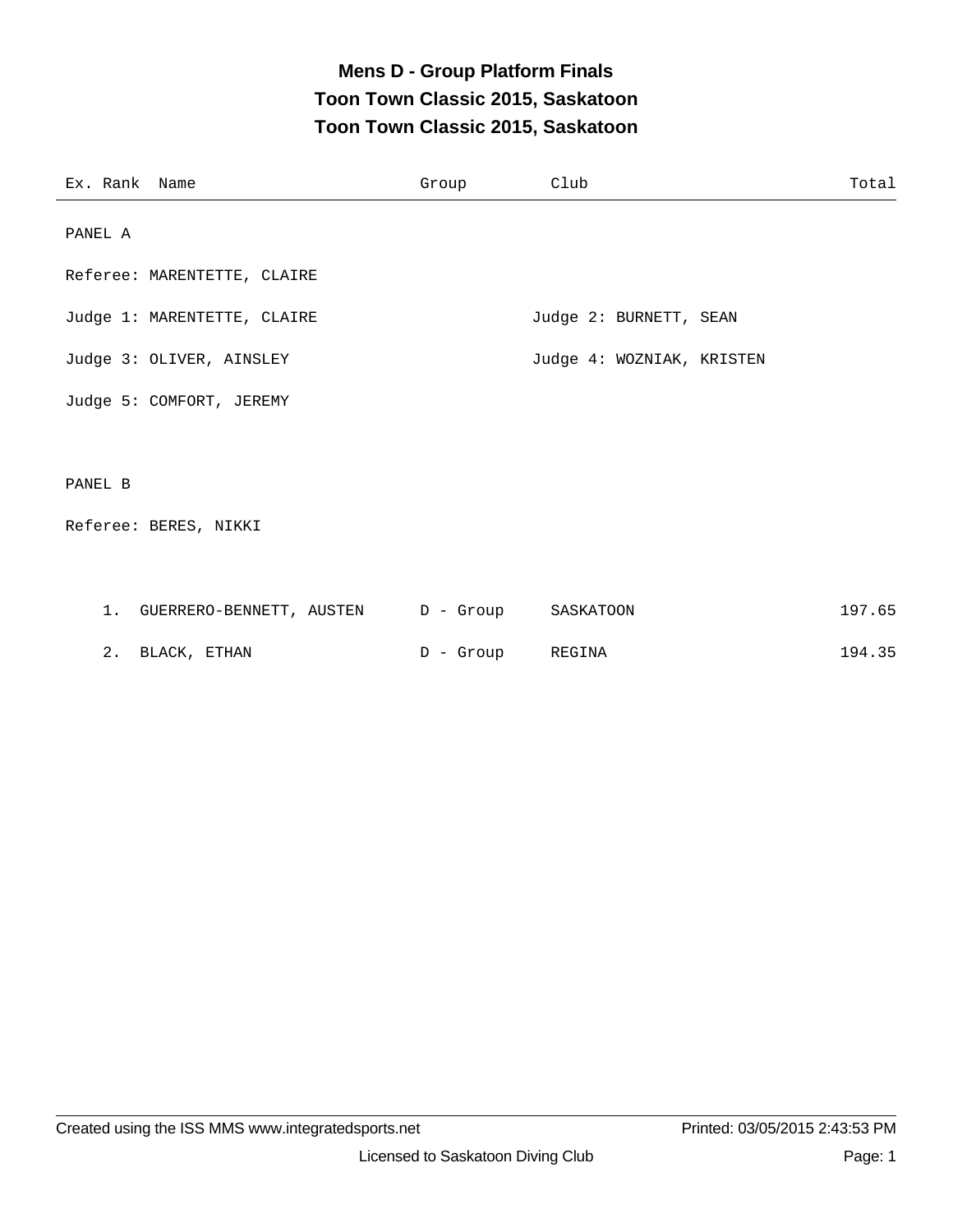### **Mens D - Group Tier I 1 M Finals Toon Town Classic 2015, Saskatoon Toon Town Classic 2015, Saskatoon**

| Ex. Rank Name            | Group                   | Club                      | Total  |
|--------------------------|-------------------------|---------------------------|--------|
| Referee: OLIVER, AINSLEY |                         |                           |        |
| Judge 1: OLIVER, AINSLEY |                         | Judge 2: COMFORT, JEREMY  |        |
| Judge 3: ROSS, RIKKI     |                         | Judge 4: HESSELBERG, LORI |        |
| Judge 5: LUDWICK, DALLAS |                         |                           |        |
|                          |                         |                           |        |
| 1. BISSON, ERIC          | D - Group T1 REVOLUTION |                           | 174.30 |
| 2. BERNATSKY, ATTILA     | D - Group T1 REVOLUTION |                           | 148.30 |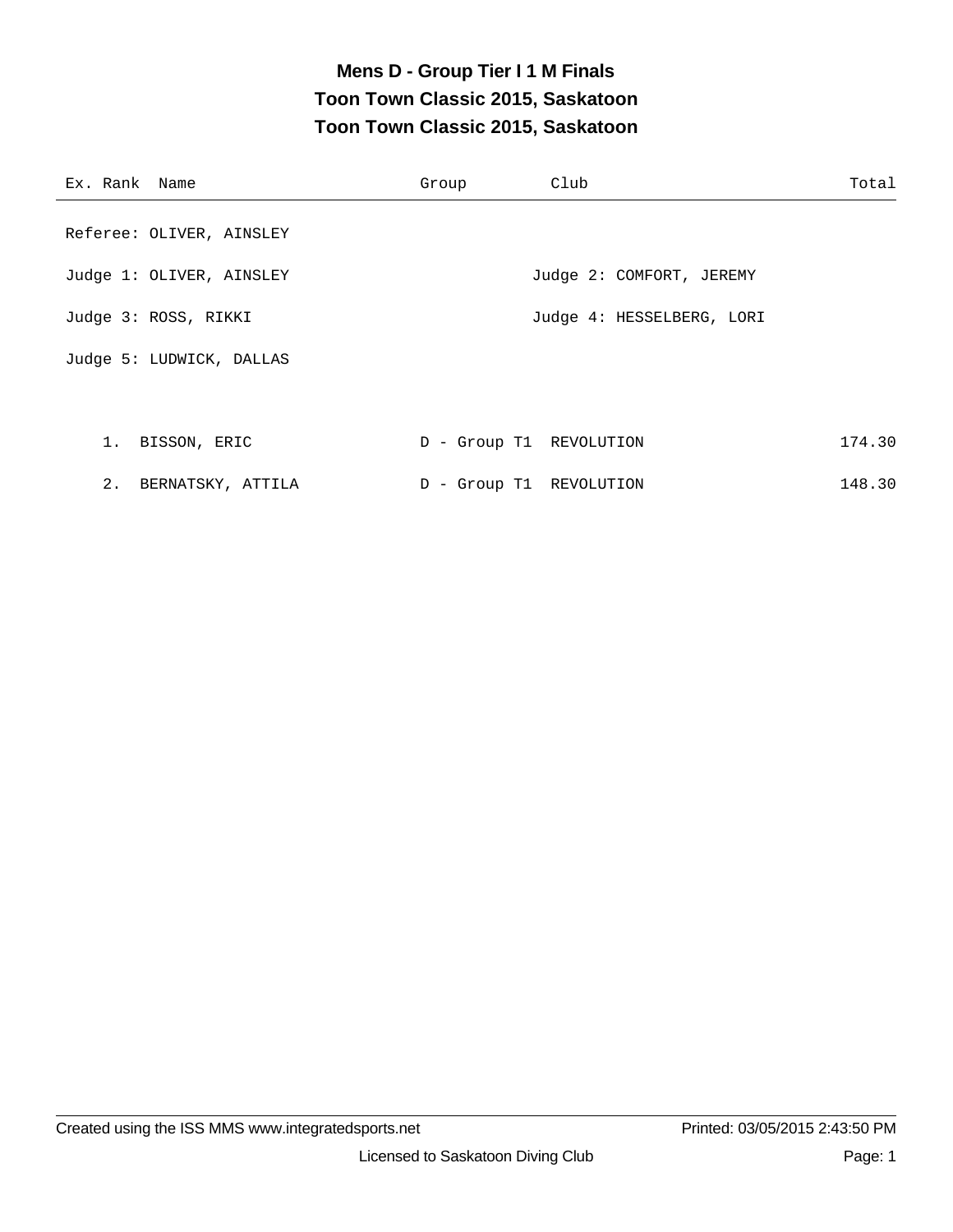# **Mens E - Group 1 M Finals Toon Town Classic 2015, Saskatoon Toon Town Classic 2015, Saskatoon**

| Ex. Rank Name              | Group            | Club                      | Total  |
|----------------------------|------------------|---------------------------|--------|
| Referee: BURNETT, SEAN     |                  |                           |        |
| Judge 1: BURNETT, SEAN     |                  | Judge 2: COMFORT, JEREMY  |        |
| Judge 3: PALMER, JESSE-LEE |                  | Judge 4: HESSELBERG, LORI |        |
| Judge 5: BERES, NIKKI      |                  |                           |        |
|                            |                  |                           |        |
| 1. WENSEL, IMARI           | E - Group REGINA |                           | 235.80 |
| 2. WATRAL, MATTHEW         |                  | E - Group REVOLUTION      | 203.40 |
| 3. ROULSTON, BRYCE         | $E -$ Group      | REGINA                    | 133.20 |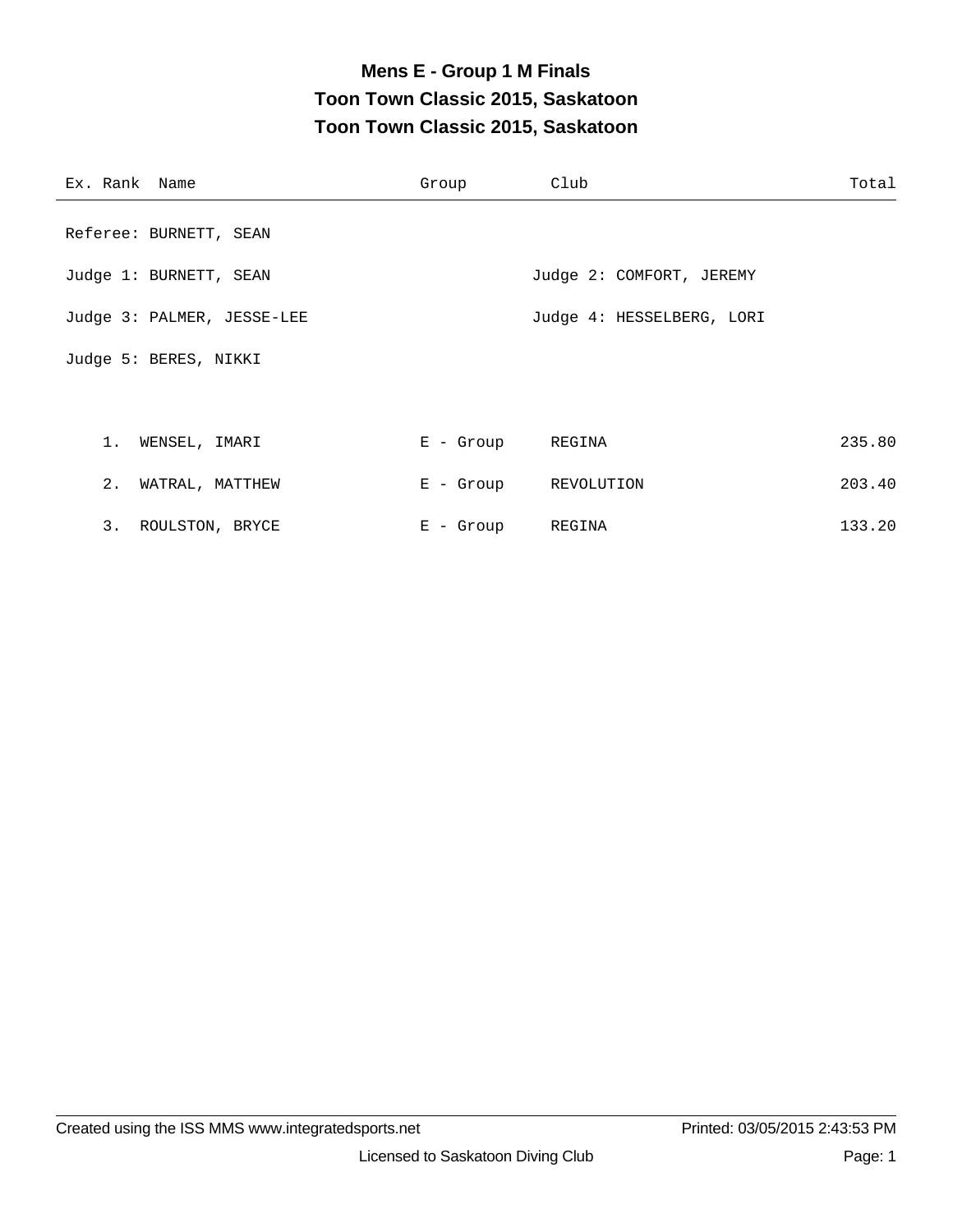### **Mens E - Group 3 M Finals Toon Town Classic 2015, Saskatoon Toon Town Classic 2015, Saskatoon**

| Ex. Rank Name              | Group       | Club                        | Total  |
|----------------------------|-------------|-----------------------------|--------|
| Referee: MARKENTIN, JOAN   |             |                             |        |
| Judge 1: MARKENTIN, JOAN   |             | Judge 2: MARENTETTE, CLAIRE |        |
| Judge 3: HAMILTON, LINDSAY |             | Judge 4: WANKLIN, MORGAN    |        |
| Judge 5: CARROLL, STEVE    |             |                             |        |
|                            |             |                             |        |
| 1. WENSEL, IMARI           | $E -$ Group | REGINA                      | 246.05 |
| 2.<br>WATRAL, MATTHEW      | $E - Growp$ | REVOLUTION                  | 226.10 |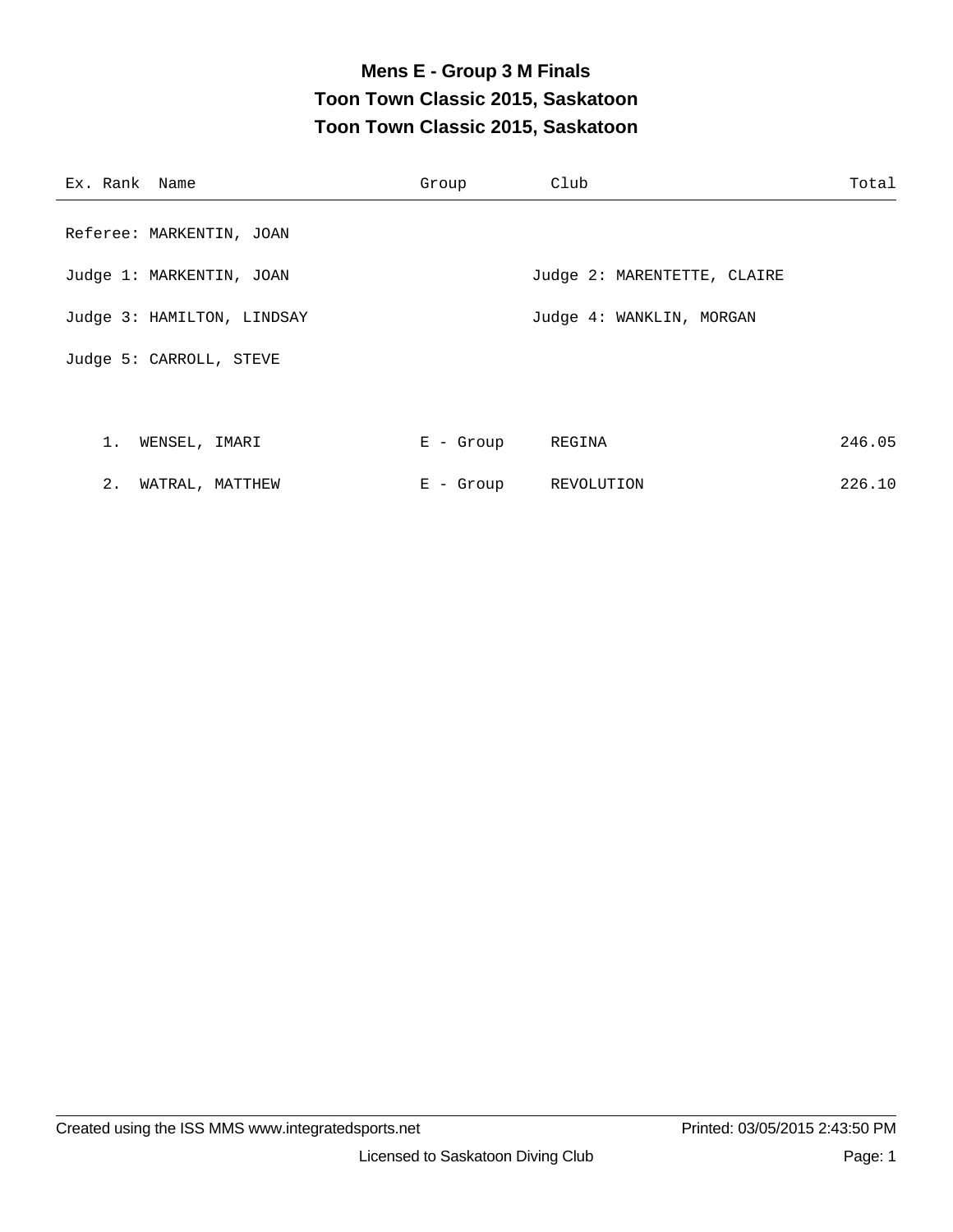# **Mens Open 1 M Finals Toon Town Classic 2015, Saskatoon Toon Town Classic 2015, Saskatoon**

| Ex. Rank Name               | Group | Club                      | Total  |
|-----------------------------|-------|---------------------------|--------|
| Referee: MARENTETTE, CLAIRE |       |                           |        |
| Judge 1: MARENTETTE, CLAIRE |       | Judge 2: HESSELBERG, LORI |        |
| Judge 3: OLIVER, AINSLEY    |       | Judge 4: COMFORT, JEREMY  |        |
| Judge 5: MARKENTIN, JOAN    |       |                           |        |
|                             |       |                           |        |
| 1. SPILCHAK, JAMIE          | Open  | SASKATOON                 | 247.35 |
| 2. GROENING, DAWSON         | Open  | REVOLUTION                | 241.55 |
| 3. CEY, JONAH               | Open  | SASKATOON                 | 241.15 |
| 4. FLYNN, CONNOR            | Open  | SASKATOON                 | 218.45 |
| 5.<br>THERIAULT, DANIEL     | Open  | REVOLUTION                | 205.95 |
| б.<br>WIENS, NOLAN          | Open  | SASKATOON                 | 181.30 |
| 7. LABOSSIERE, ANDRE        | Open  | REVOLUTION                | 160.10 |
| 8. BOEHM, MARKUS            | Open  | REGINA                    | 148.20 |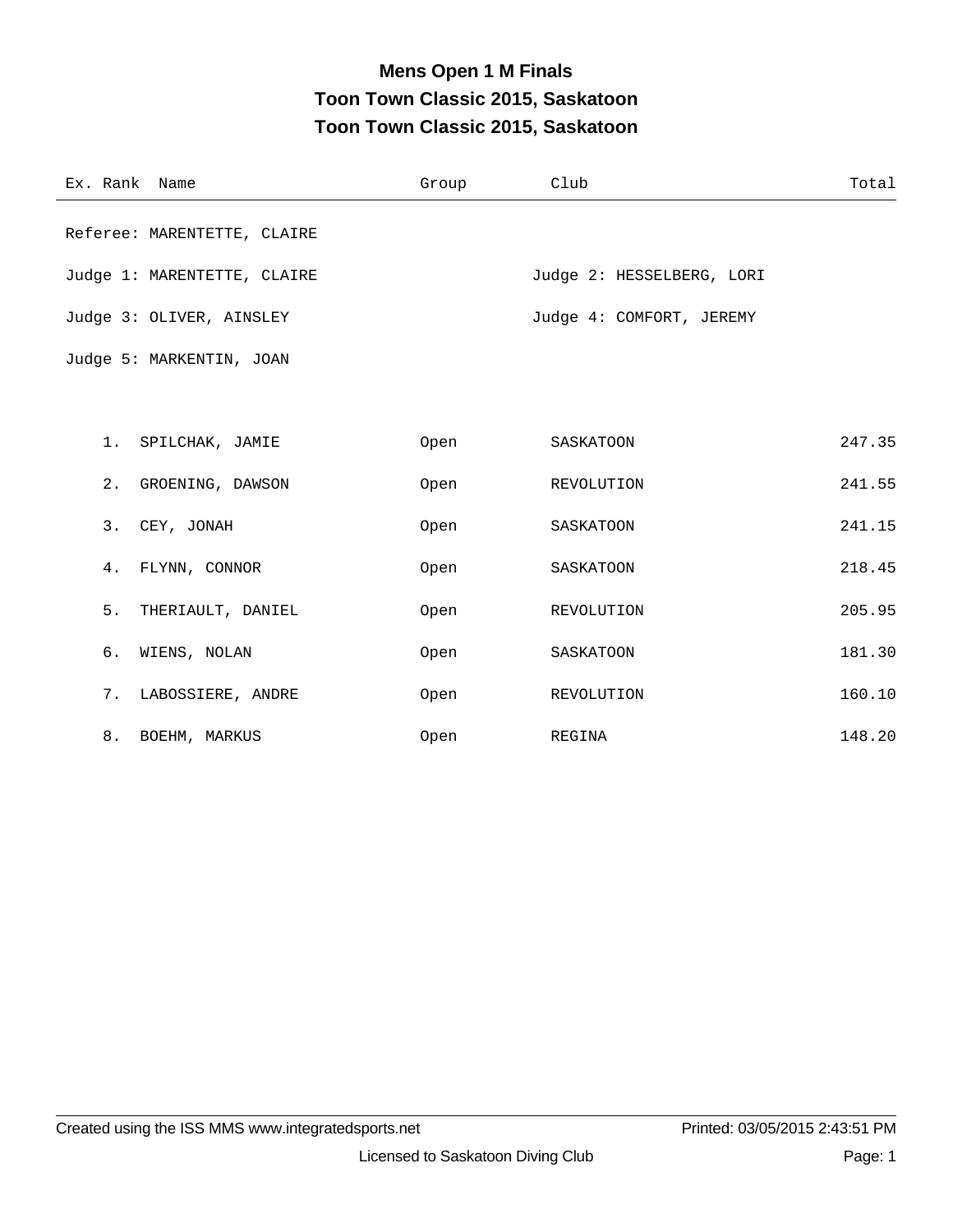# **Mens Open 3 M Finals Toon Town Classic 2015, Saskatoon Toon Town Classic 2015, Saskatoon**

| Ex. Rank Name               | Group | Club                      | Total  |
|-----------------------------|-------|---------------------------|--------|
| Referee: COMFORT, JEREMY    |       |                           |        |
| Judge 1: COMFORT, JEREMY    |       | Judge 2: HESSELBERG, LORI |        |
| Judge 3: OLIVER, AINSLEY    |       | Judge 4: BURNETT, SEAN    |        |
| Judge 5: MARENTETTE, CLAIRE |       |                           |        |
|                             |       |                           |        |
| 1. WIENS, RYLAN             | Open  | SASKATOON                 | 293.05 |
| 2.<br>SPILCHAK, JAMIE       | Open  | SASKATOON                 | 282.35 |
| 3.<br>CEY, JONAH            | Open  | SASKATOON                 | 261.95 |
| MARKENTIN, BJORN<br>4.      | Open  | SASKATOON                 | 236.45 |
| 5.<br>GROENING, DAWSON      | Open  | REVOLUTION                | 212.35 |
| б.<br>WIENS, NOLAN          | Open  | SASKATOON                 | 202.90 |
| 7.<br>BOEHM, MARKUS         | Open  | REGINA                    | 200.40 |
| 8.<br>THERIAULT, DANIEL     | Open  | REVOLUTION                | 192.35 |
| 9.<br>LABOSSIERE, ANDRE     | Open  | REVOLUTION                | 161.40 |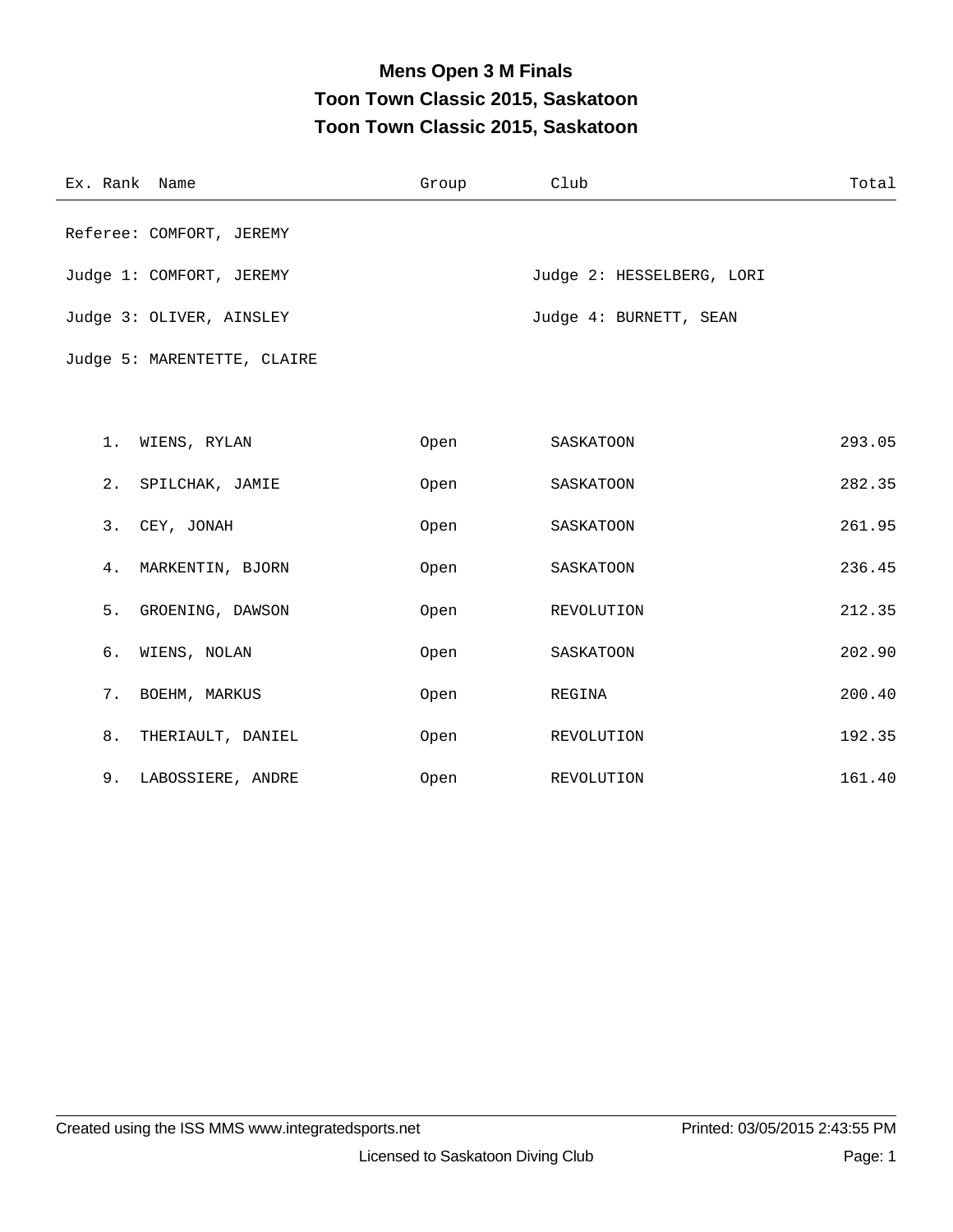### **Mens Open Platform Finals Toon Town Classic 2015, Saskatoon Toon Town Classic 2015, Saskatoon**

| Ex. Rank Name               | Group | Club                      | Total  |
|-----------------------------|-------|---------------------------|--------|
| Referee: OLIVER, AINSLEY    |       |                           |        |
| Judge 1: OLIVER, AINSLEY    |       | Judge 2: HESSELBERG, LORI |        |
| Judge 3: MARENTETTE, CLAIRE |       | Judge 4: COMFORT, JEREMY  |        |
| Judge 5: BURNETT, SEAN      |       |                           |        |
|                             |       |                           |        |
| 1. WIENS, RYLAN             | Open  | SASKATOON                 | 266.65 |
| 2. CEY, JONAH               | Open  | SASKATOON                 | 266.30 |
| 3. THERIAULT, DANIEL        | Open  | REVOLUTION                | 240.60 |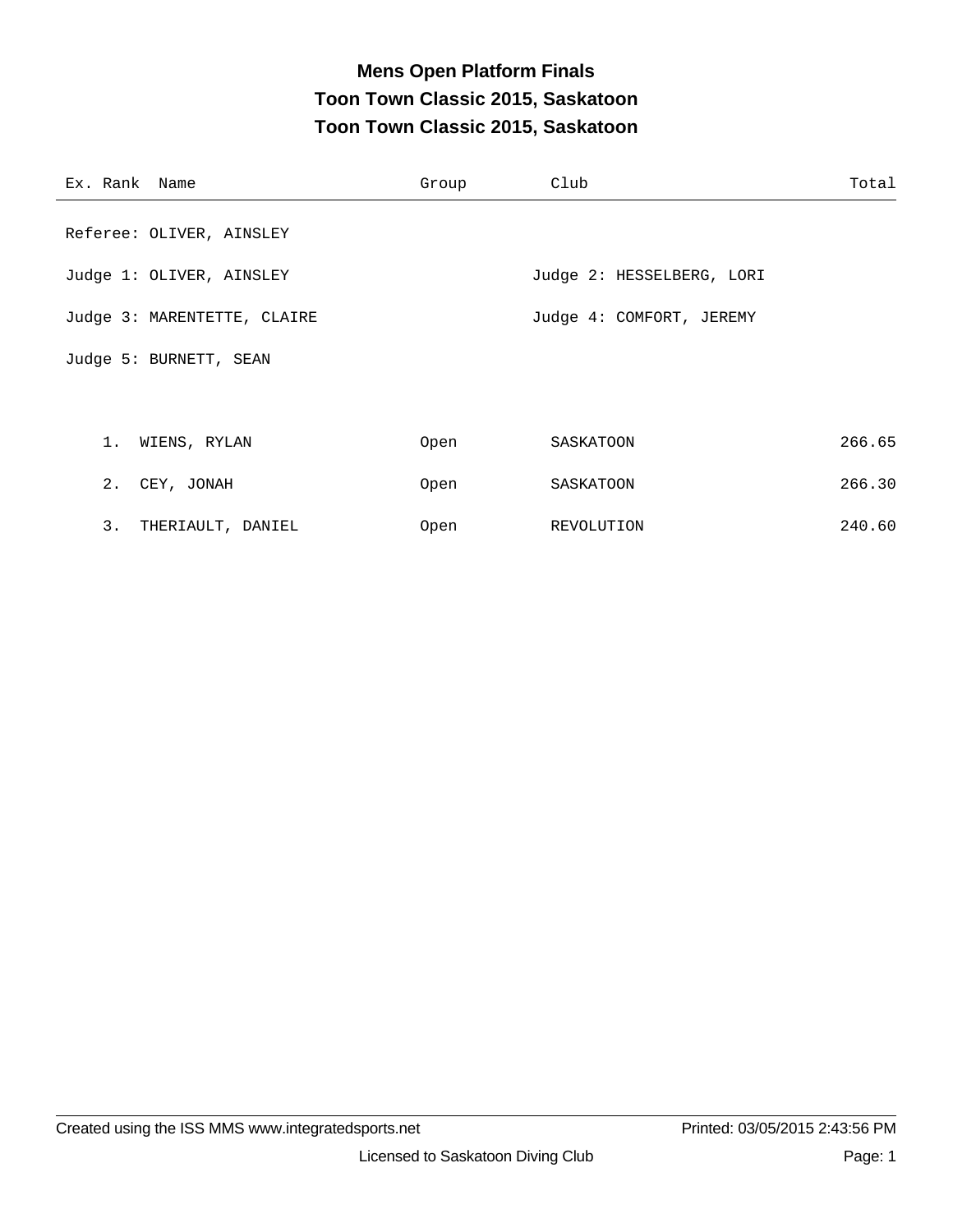### **Womens A - Group 1 M Finals Toon Town Classic 2015, Saskatoon Toon Town Classic 2015, Saskatoon**

| Ex. Rank Name               | Group     | Club                      | Total  |
|-----------------------------|-----------|---------------------------|--------|
| Referee: COMFORT, JEREMY    |           |                           |        |
| Judge 1: COMFORT, JEREMY    |           | Judge 2: HESSELBERG, LORI |        |
| Judge 3: HAMILTON, LINDSAY  |           | Judge 4: ROSS, RIKKI      |        |
| Judge 5: MARENTETTE, CLAIRE |           |                           |        |
|                             |           |                           |        |
| 1. UNSWORTH, ANGELA         | A - Group | ESPDC                     | 381.45 |
| 2. CHAMBERS, MADISON        | A - Group | REVOLUTION                | 293.65 |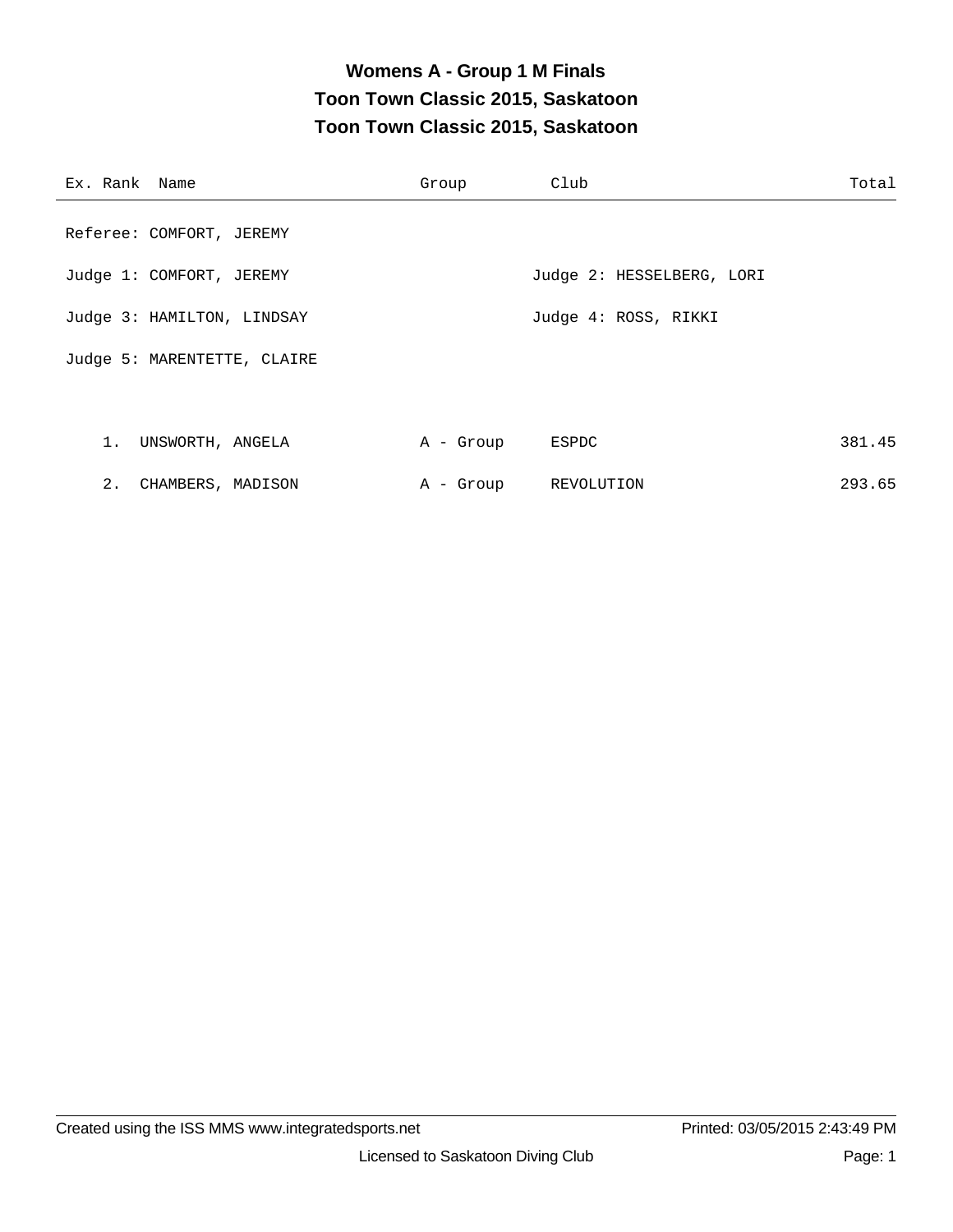### **Womens A - Group 3 M Finals Toon Town Classic 2015, Saskatoon Toon Town Classic 2015, Saskatoon**

| Ex. Rank Name              | Group | Club                        | Total |
|----------------------------|-------|-----------------------------|-------|
| Referee: COMFORT, JEREMY   |       |                             |       |
| Judge 1: COMFORT, JEREMY   |       | Judge 2: BURNETT, SEAN      |       |
| Judge 3: OLIVER, AINSLEY   |       | Judge 4: MARENTETTE, CLAIRE |       |
| Judge 5: PALMER, JESSE-LEE |       |                             |       |
|                            |       |                             |       |

| UNSWORTH, ANGELA | - Group | 385.50<br>ESPDC |
|------------------|---------|-----------------|
|------------------|---------|-----------------|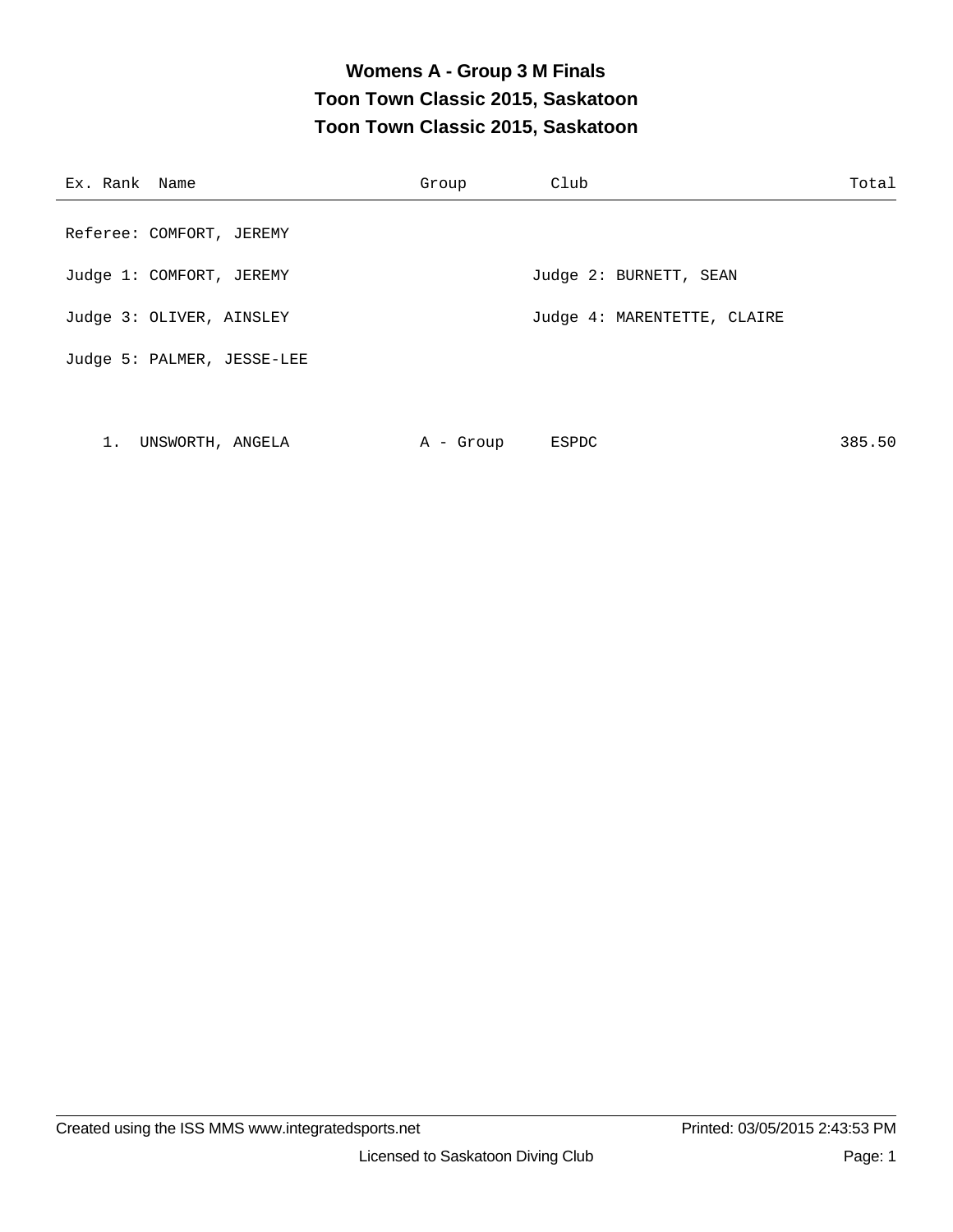### **Womens A - Group Platform Finals Toon Town Classic 2015, Saskatoon Toon Town Classic 2015, Saskatoon**

| Ex. Rank Name               | Group     | Club                     | Total  |
|-----------------------------|-----------|--------------------------|--------|
| Referee: COMFORT, JEREMY    |           |                          |        |
| Judge 1: COMFORT, JEREMY    |           | Judge 2: BURNETT, SEAN   |        |
| Judge 3: WOZNIAK, KRISTEN   |           | Judge 4: OLIVER, AINSLEY |        |
| Judge 5: MARENTETTE, CLAIRE |           |                          |        |
|                             |           |                          |        |
| 1. UNSWORTH, ANGELA         | A - Group | ESPDC                    | 254.20 |
| 1. BEZTE, KATIE             | A - Group | REVOLUTION               | 254.20 |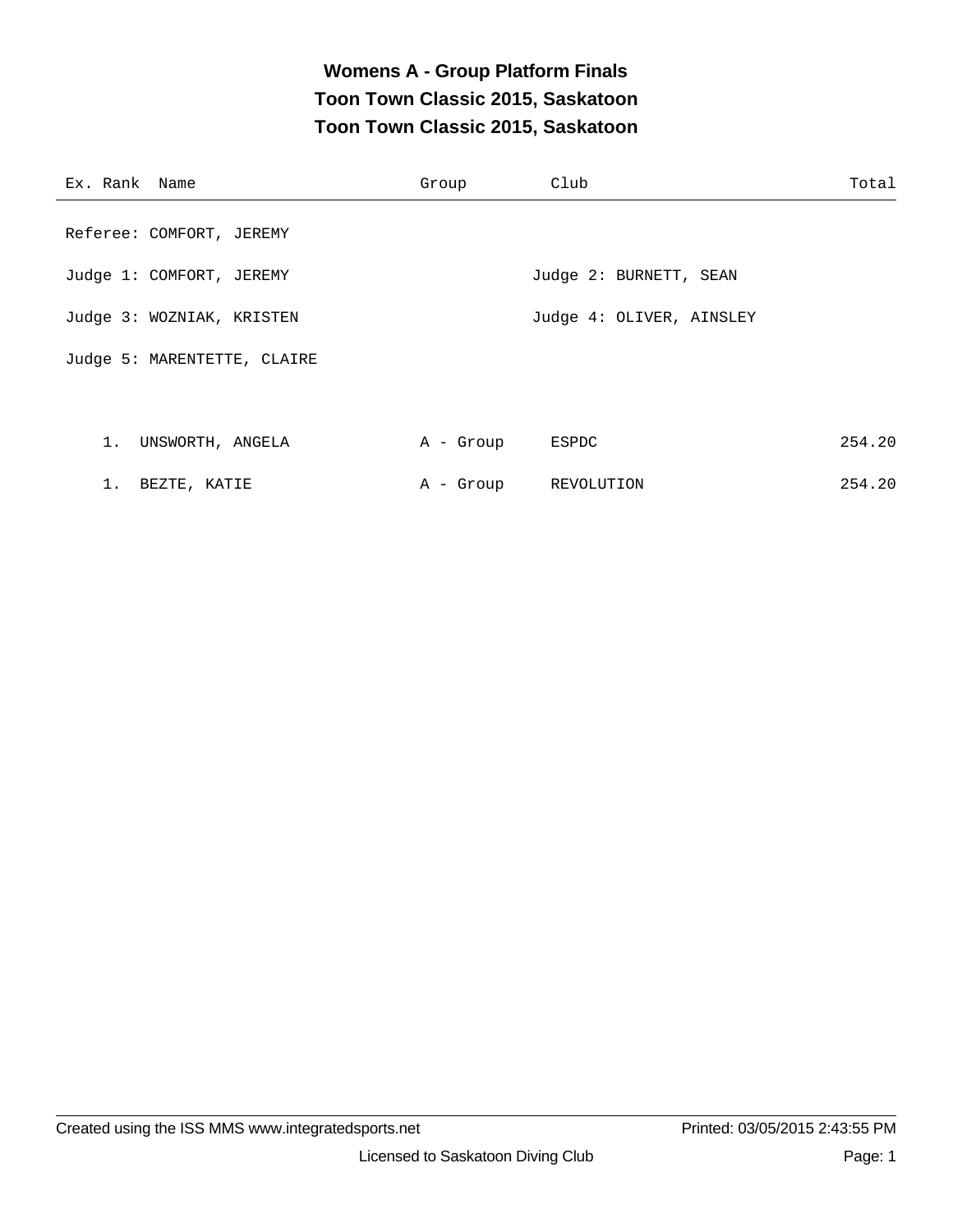### **Womens A - Group Tier I 1 M Finals Toon Town Classic 2015, Saskatoon Toon Town Classic 2015, Saskatoon**

| Ex. Rank Name            | Group | Club                      | Total |
|--------------------------|-------|---------------------------|-------|
| Referee: OLIVER, AINSLEY |       |                           |       |
| Judge 1: OLIVER, AINSLEY |       | Judge 2: COMFORT, JEREMY  |       |
| Judge 3: ROSS, RIKKI     |       | Judge 4: HESSELBERG, LORI |       |
| Judge 5: LUDWICK, DALLAS |       |                           |       |

1. BEZTE, KATIE  $A - Group T1$  REVOLUTION 363.40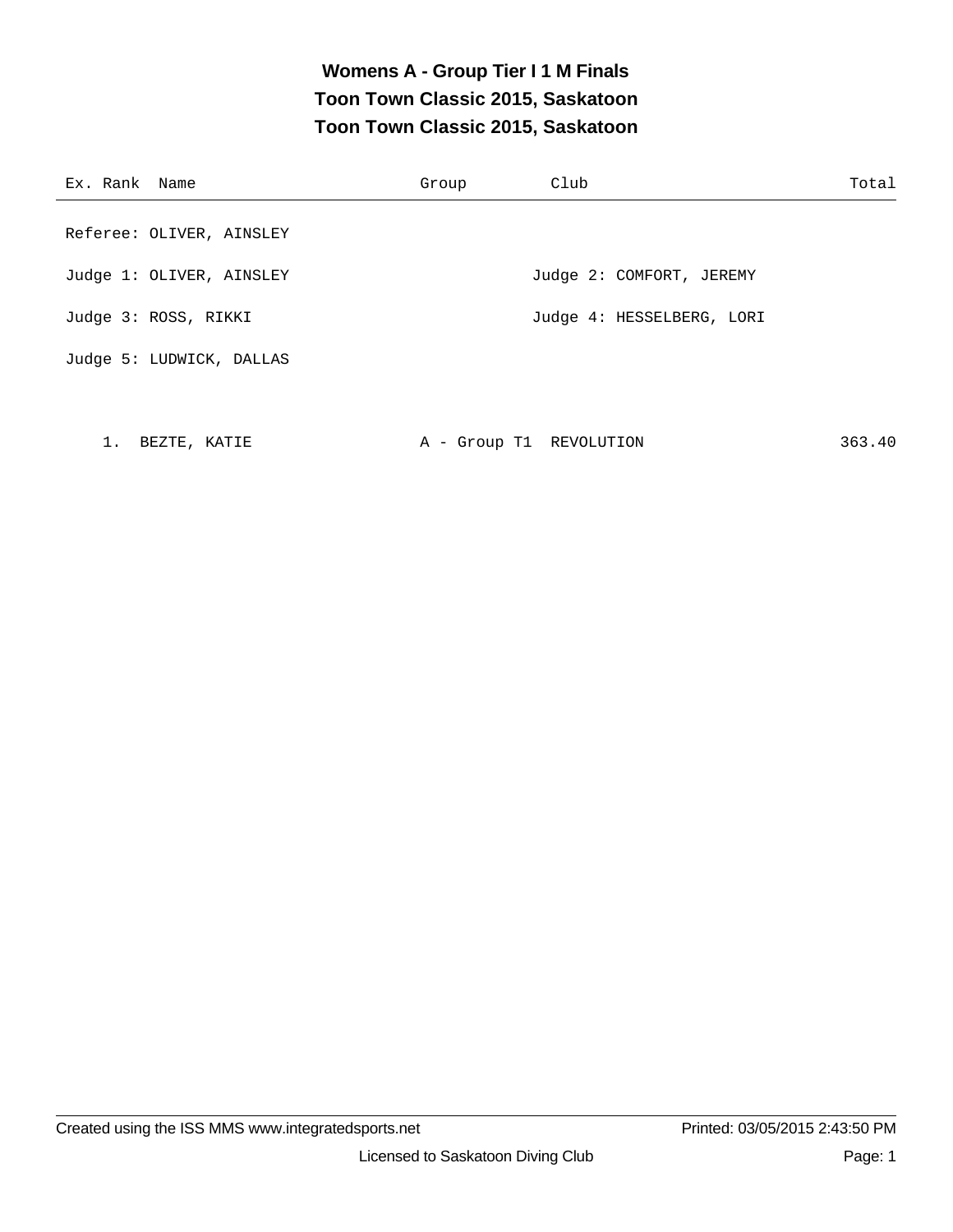### **Womens A - Group Tier I 3 M Finals Toon Town Classic 2015, Saskatoon Toon Town Classic 2015, Saskatoon**

| Ex. Rank Name                                        | Group | Club                        | Total |
|------------------------------------------------------|-------|-----------------------------|-------|
|                                                      |       |                             |       |
|                                                      |       |                             |       |
|                                                      |       |                             |       |
| Judge 3: MARKENTIN, JOAN                             |       | Judge 4: WOZNIAK, KRISTEN   |       |
| Judge 5: WIENS, ANGELA                               |       |                             |       |
| Referee: OLIVER, AINSLEY<br>Judge 1: OLIVER, AINSLEY |       | Judge 2: MARENTETTE, CLAIRE |       |

1. BEZTE, KATIE  $A - Group T1$  REVOLUTION 327.50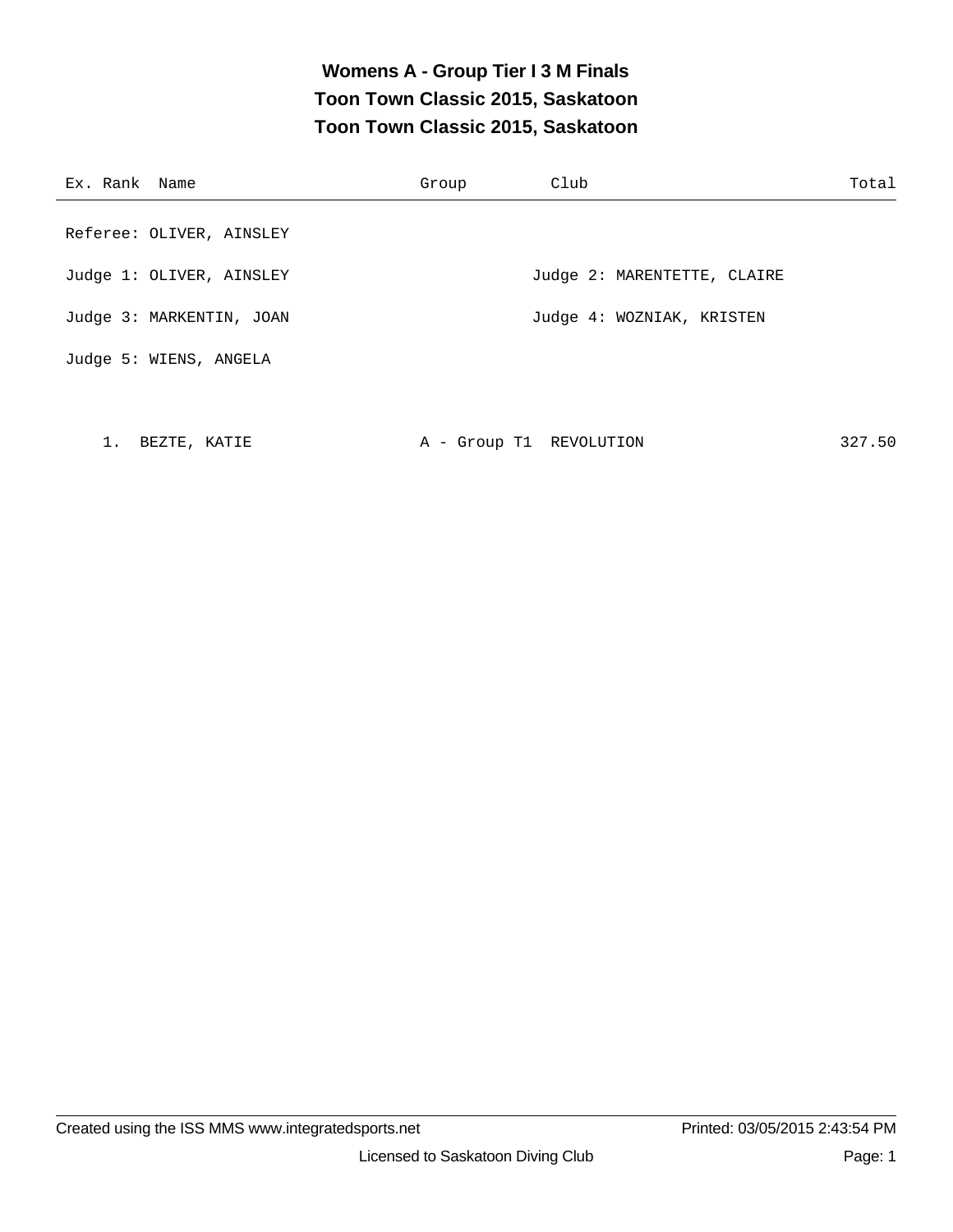### **Womens B - Group 1 M Finals Toon Town Classic 2015, Saskatoon Toon Town Classic 2015, Saskatoon**

| Ex. Rank Name               | Group           | Club                      | Total  |
|-----------------------------|-----------------|---------------------------|--------|
| Referee: COMFORT, JEREMY    |                 |                           |        |
| Judge 1: COMFORT, JEREMY    |                 | Judge 2: BURNETT, SEAN    |        |
| Judge 3: OLIVER, AINSLEY    |                 | Judge 4: WOZNIAK, KRISTEN |        |
| Judge 5: MARENTETTE, CLAIRE |                 |                           |        |
|                             |                 |                           |        |
| 1. BOYCHUK, TANYA           | B - Group ESPDC |                           | 356.60 |
| 2. GAUTHIER, ALYSSA         |                 | B - Group REVOLUTION      | 344.95 |
| 3.<br>CLAIRMONT, ALYSSA     | B - Group       | REGINA                    | 324.90 |
| 4.<br>BUCHWALD, SERENA      | B - Group       | REVOLUTION                | 316.65 |
| 5.<br>GALLAIS, JOCELYN      | B - Group       | REGINA                    | 295.35 |
| 6.<br>DECECCO, ELIZABETH    | B - Group       | SASKATOON                 | 286.55 |
| DASCHUK, SOPHIE<br>7.       | B - Group       | REGINA                    | 267.55 |
| 8.<br>GROENING, TALIA       | B - Group       | REVOLUTION                | 244.35 |
| 9. BESLER, MICAIAH          | B - Group       | SASKATOON                 | 0.00   |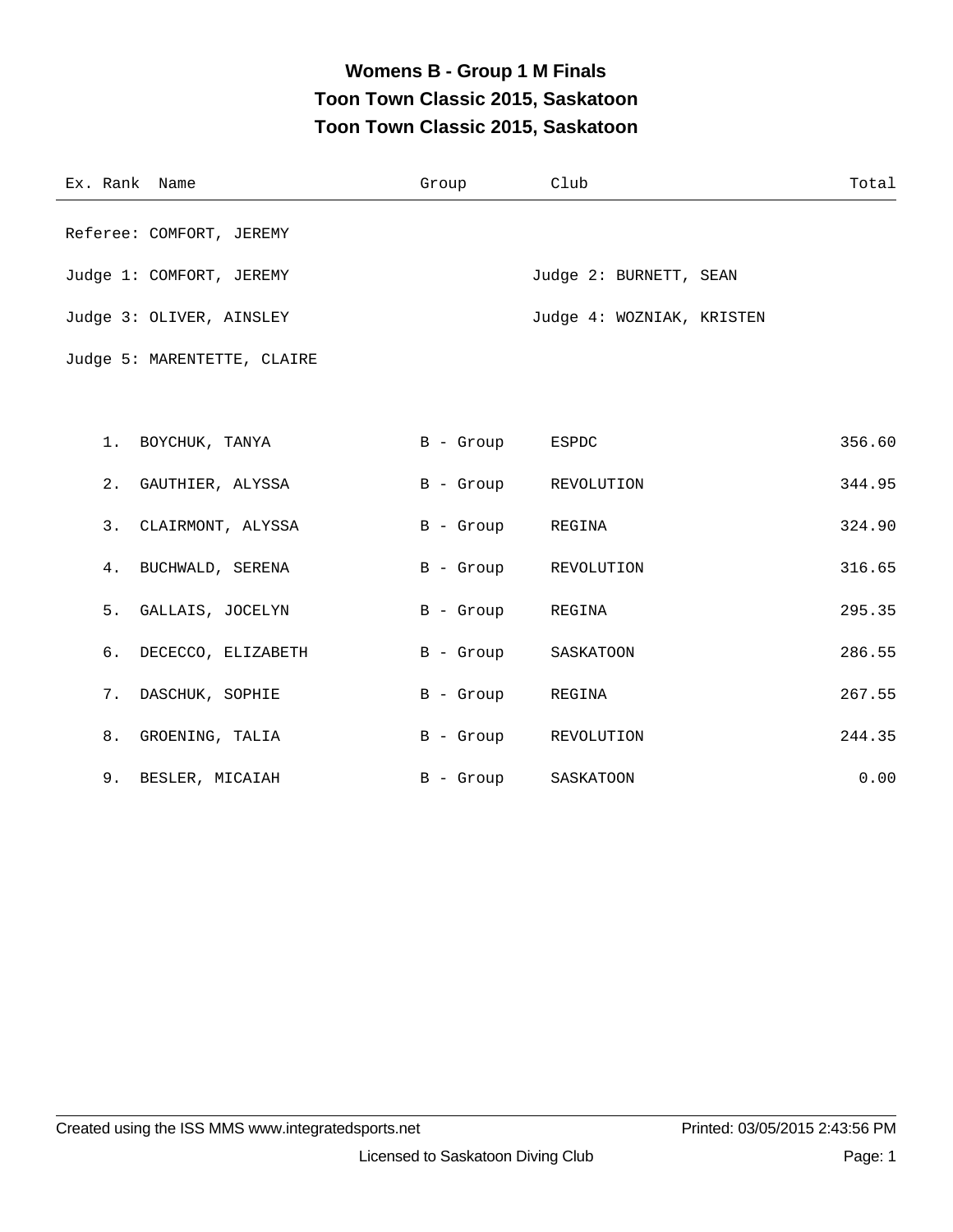### **Womens B - Group 3 M Finals Toon Town Classic 2015, Saskatoon Toon Town Classic 2015, Saskatoon**

| Ex. Rank Name               | Group           | Club                      | Total  |
|-----------------------------|-----------------|---------------------------|--------|
| Referee: MARENTETTE, CLAIRE |                 |                           |        |
| Judge 1: MARENTETTE, CLAIRE |                 | Judge 2: HESSELBERG, LORI |        |
| Judge 3: COMFORT, JEREMY    |                 | Judge 4: MOURANT, MIKE    |        |
| Judge 5: HIGHEM, NATASHA    |                 |                           |        |
|                             |                 |                           |        |
| 1. BOYCHUK, TANYA           | B - Group ESPDC |                           | 376.10 |
| 2. BESLER, MICAIAH          | B - Group       | SASKATOON                 | 368.20 |
| 3. GAUTHIER, ALYSSA         |                 | B - Group REVOLUTION      | 359.40 |
| 4. CLAIRMONT, ALYSSA        | B - Group       | REGINA                    | 356.50 |
| 5. BUCHWALD, SERENA         | B - Group       | REVOLUTION                | 336.45 |
| 6. GALLAIS, JOCELYN         | B - Group       | REGINA                    | 318.30 |
| 7. DECECCO, ELIZABETH       | B - Group       | SASKATOON                 | 301.60 |
| 8. DASCHUK, SOPHIE          | B - Group       | REGINA                    | 252.20 |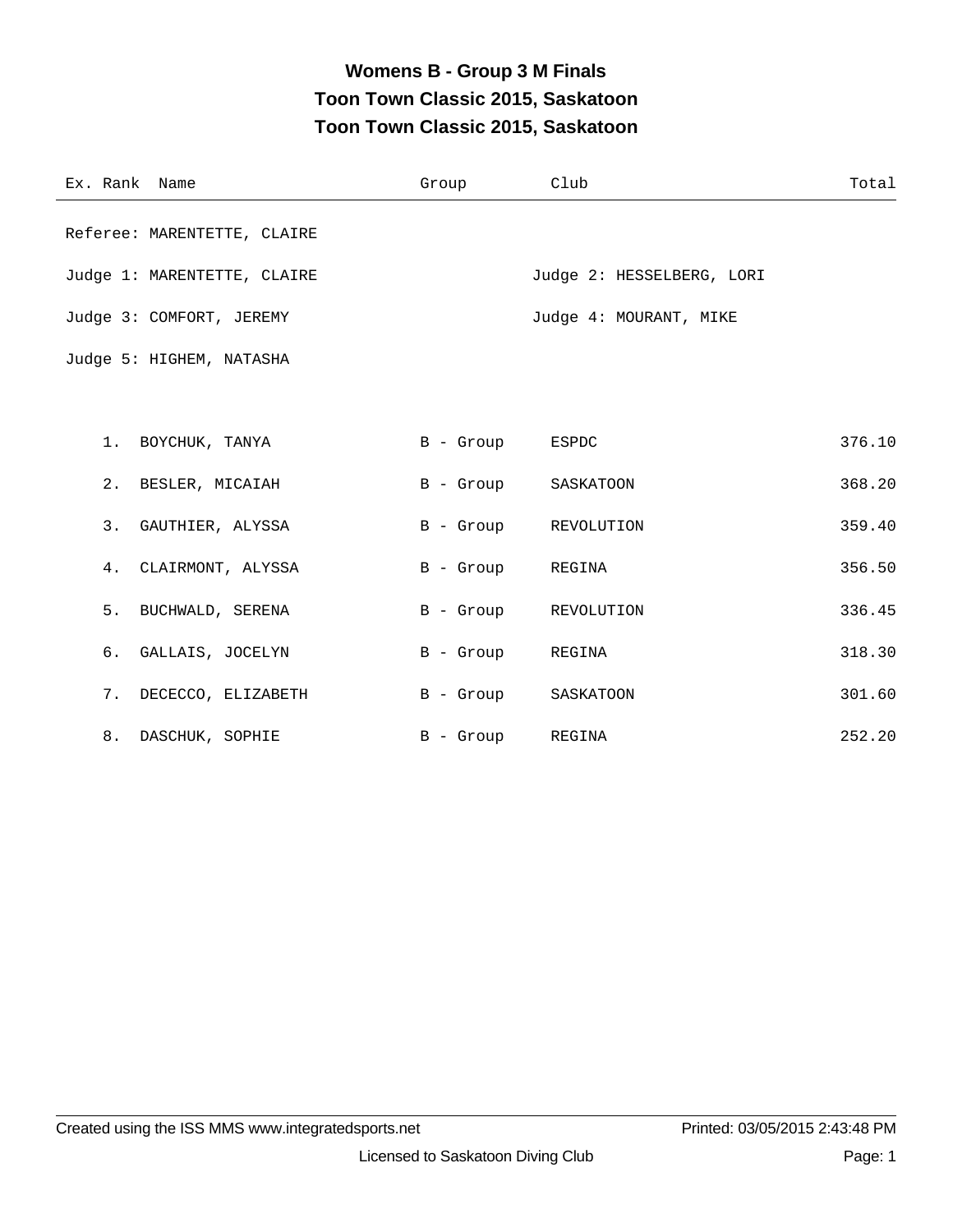### **Womens B - Group Platform Finals Toon Town Classic 2015, Saskatoon Toon Town Classic 2015, Saskatoon**

|         | Ex. Rank Name               | Group       | Club                      | Total  |
|---------|-----------------------------|-------------|---------------------------|--------|
| PANEL A |                             |             |                           |        |
|         | Referee: COMFORT, JEREMY    |             |                           |        |
|         | Judge 1: COMFORT, JEREMY    |             | Judge 2: OLIVER, AINSLEY  |        |
|         | Judge 3: BURNETT, SEAN      |             | Judge 4: HESSELBERG, LORI |        |
|         | Judge 5: MARENTETTE, CLAIRE |             |                           |        |
|         |                             |             |                           |        |
| PANEL B |                             |             |                           |        |
|         | Referee: PALMER, JESSE-LEE  |             |                           |        |
|         |                             |             |                           |        |
| 1.      | CLAIRMONT, ALYSSA           | B - Group   | REGINA                    | 326.85 |
| 2.      | BESLER, MICAIAH             | B - Group   | SASKATOON                 | 319.95 |
| 3.      | GALLAIS, JOCELYN            | $B -$ Group | REGINA                    | 258.35 |
| 4.      | BUCHWALD, SERENA            | B - Group   | REVOLUTION                | 240.60 |
| 5.      | DECECCO, ELIZABETH          | B - Group   | SASKATOON                 | 238.15 |
| б.      | DASCHUK, SOPHIE             | B - Group   | REGINA                    | 204.15 |
|         |                             |             |                           |        |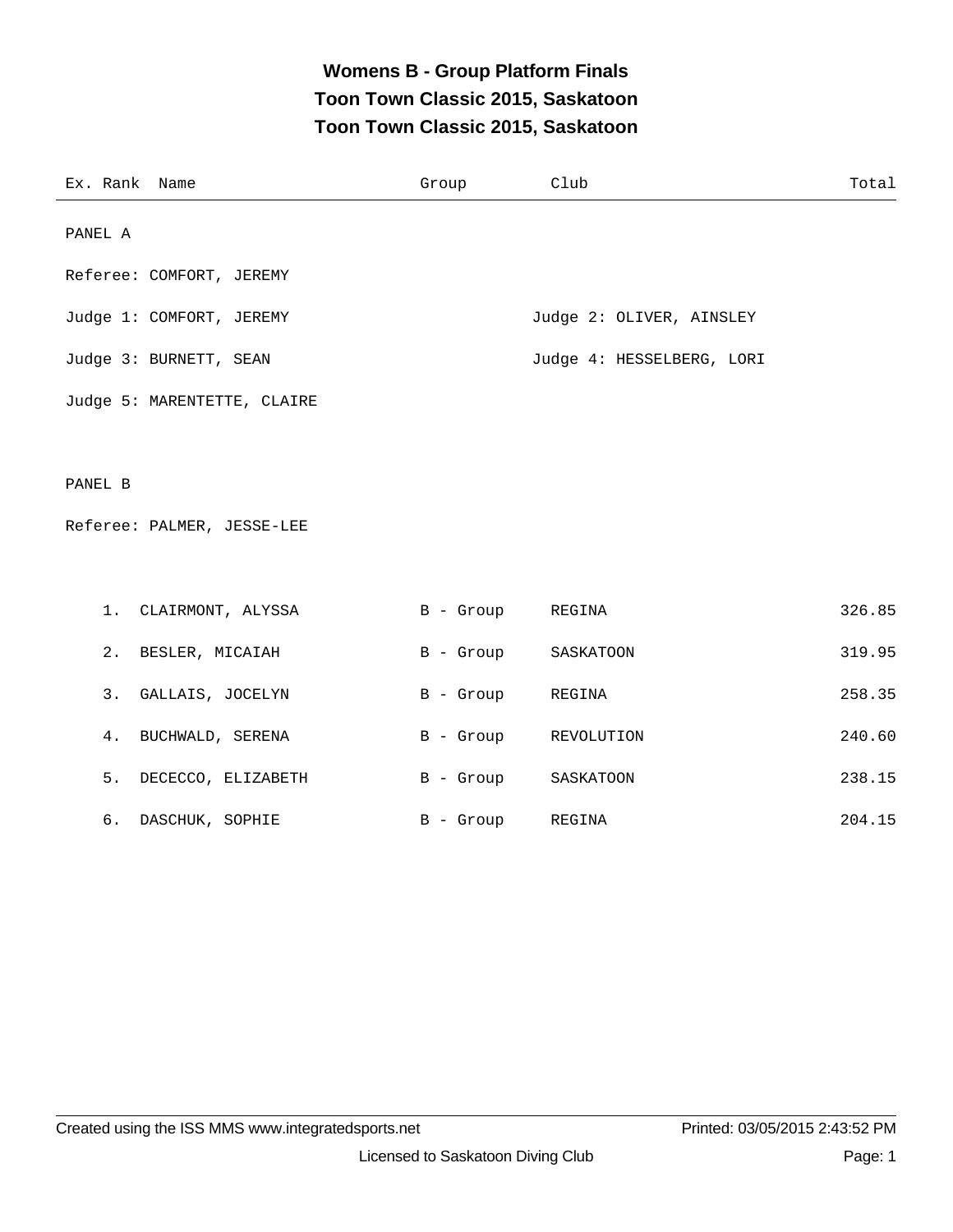# **Womens B - Group Tier I 1 M Finals Toon Town Classic 2015, Saskatoon Toon Town Classic 2015, Saskatoon**

| Ex. Rank Name |                          | Group | Club                      | Total |
|---------------|--------------------------|-------|---------------------------|-------|
|               | Referee: OLIVER, AINSLEY |       |                           |       |
|               | Judge 1: OLIVER, AINSLEY |       | Judge 2: COMFORT, JEREMY  |       |
|               | Judge 3: ROSS, RIKKI     |       | Judge 4: HESSELBERG, LORI |       |
|               | Judge 5: LUDWICK, DALLAS |       |                           |       |

| KRAHN, CADENCE | B - Group T1 REVOLUTION | 210.70 |
|----------------|-------------------------|--------|
|----------------|-------------------------|--------|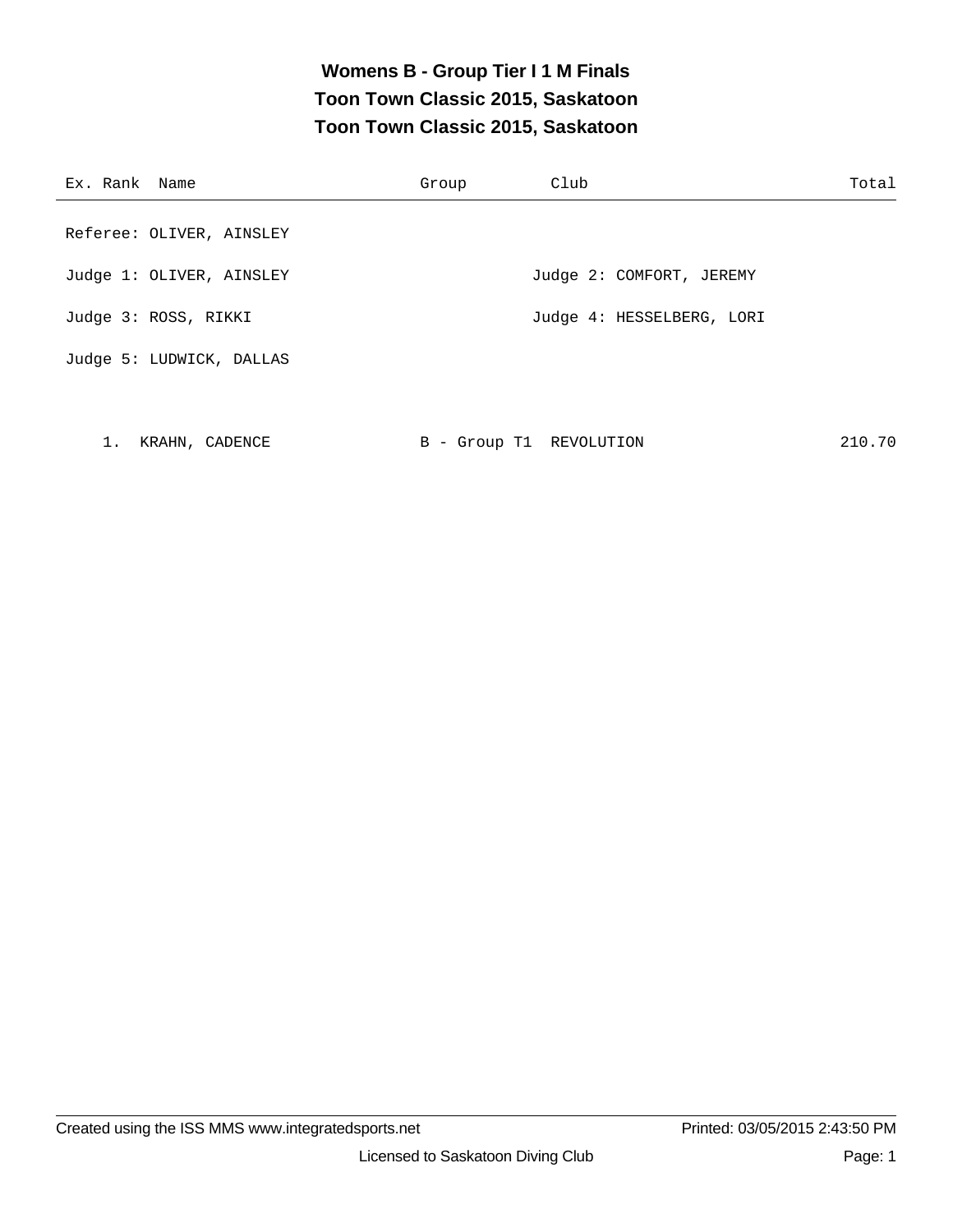### **Womens B - Group Tier I 3 M Finals Toon Town Classic 2015, Saskatoon Toon Town Classic 2015, Saskatoon**

| Ex. Rank Name            | Group | Club                        | Total |
|--------------------------|-------|-----------------------------|-------|
|                          |       |                             |       |
| Referee: OLIVER, AINSLEY |       |                             |       |
|                          |       |                             |       |
| Judge 1: OLIVER, AINSLEY |       | Judge 2: MARENTETTE, CLAIRE |       |
| Judge 3: MARKENTIN, JOAN |       | Judge 4: WOZNIAK, KRISTEN   |       |
|                          |       |                             |       |
| Judge 5: WIENS, ANGELA   |       |                             |       |
|                          |       |                             |       |

1. GROENING, TALIA B - Group T1 REVOLUTION 279.50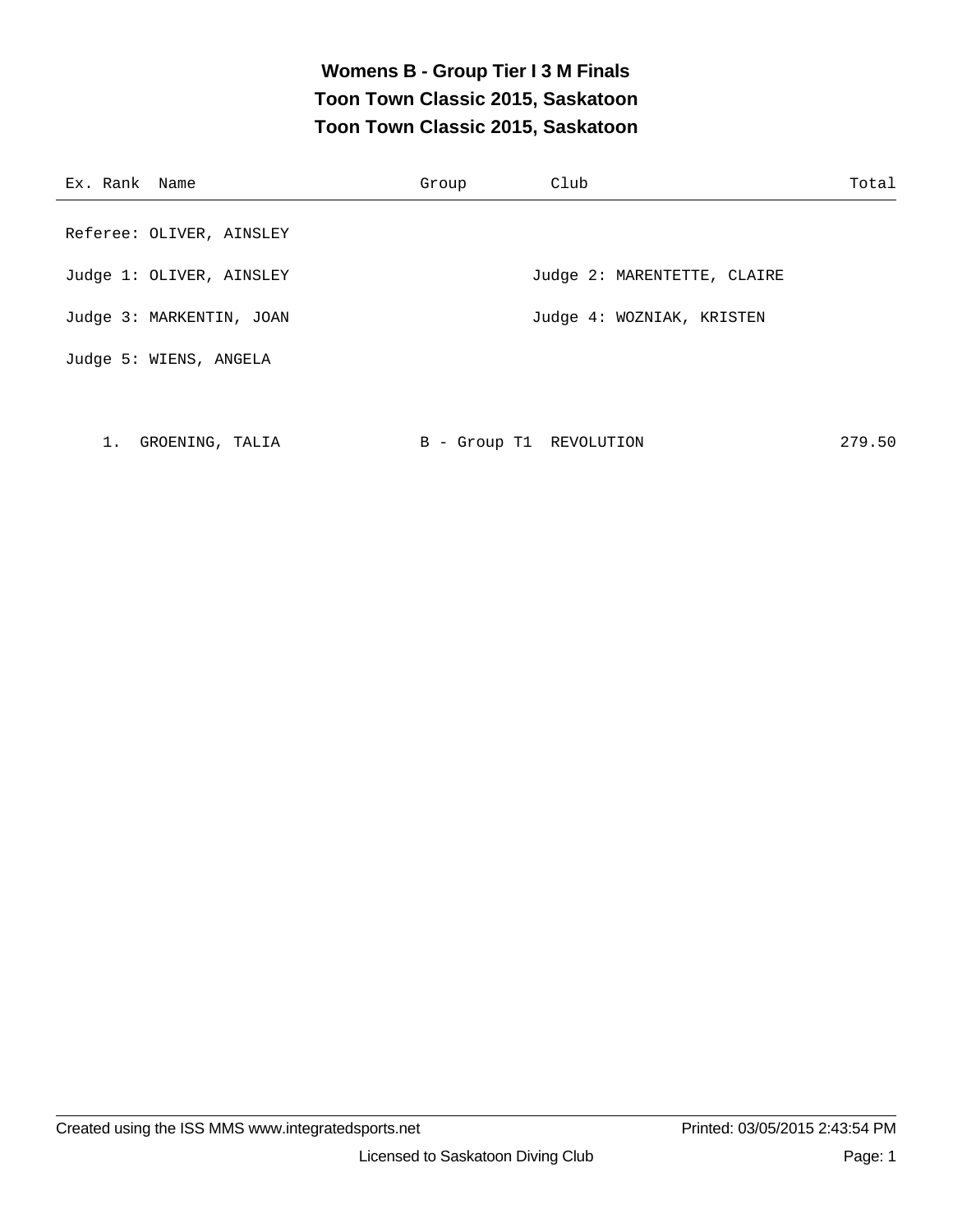# **Womens C - Group 1 M Finals Toon Town Classic 2015, Saskatoon Toon Town Classic 2015, Saskatoon**

| Ex. Rank Name               | Group            | Club                     | Total  |
|-----------------------------|------------------|--------------------------|--------|
| Referee: MARENTETTE, CLAIRE |                  |                          |        |
| Judge 1: MARENTETTE, CLAIRE |                  | Judge 2: OLIVER, AINSLEY |        |
| Judge 3: BURNETT, SEAN      |                  | Judge 4: COMFORT, JEREMY |        |
| Judge 5: BERES, NIKKI       |                  |                          |        |
|                             |                  |                          |        |
| 1. KEIM, ELLI               | $C - Group$      | EKDC                     | 261.25 |
| 2. MCKENZIE, PAIGE          | C - Group REGINA |                          | 260.00 |
| 3. GDANSKI, SYDNEY          | C - Group        | REGINA                   | 246.35 |
| 4. BERKOVSKA, EVA           | $C$ - Group      | REGINA                   | 211.45 |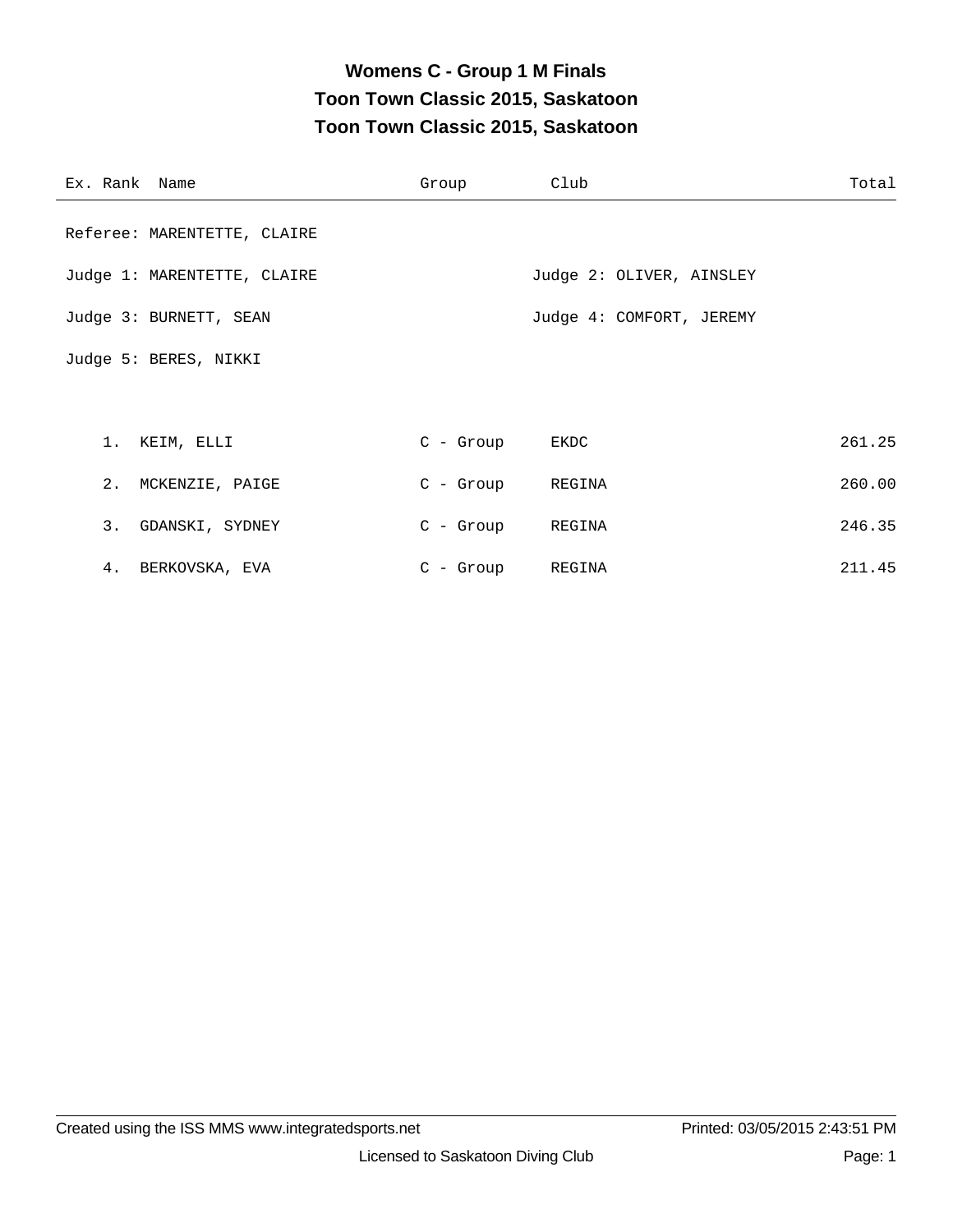# **Womens C - Group 3 M Finals Toon Town Classic 2015, Saskatoon Toon Town Classic 2015, Saskatoon**

| Ex. Rank Name               | Group            | Club                      | Total  |
|-----------------------------|------------------|---------------------------|--------|
| Referee: MARENTETTE, CLAIRE |                  |                           |        |
| Judge 1: MARENTETTE, CLAIRE |                  | Judge 2: HESSELBERG, LORI |        |
| Judge 3: BURNETT, SEAN      |                  | Judge 4: OLIVER, AINSLEY  |        |
| Judge 5: COMFORT, JEREMY    |                  |                           |        |
|                             |                  |                           |        |
| 1. MCKENZIE, PAIGE          | C - Group REGINA |                           | 274.35 |
| 2. GDANSKI, SYDNEY          | C - Group        | REGINA                    | 245.40 |
| 3. KEIM, ELLI               | $C -$ Group      | EKDC                      | 238.40 |
| 4. BERKOVSKA, EVA           | $C - Group$      | REGINA                    | 221.90 |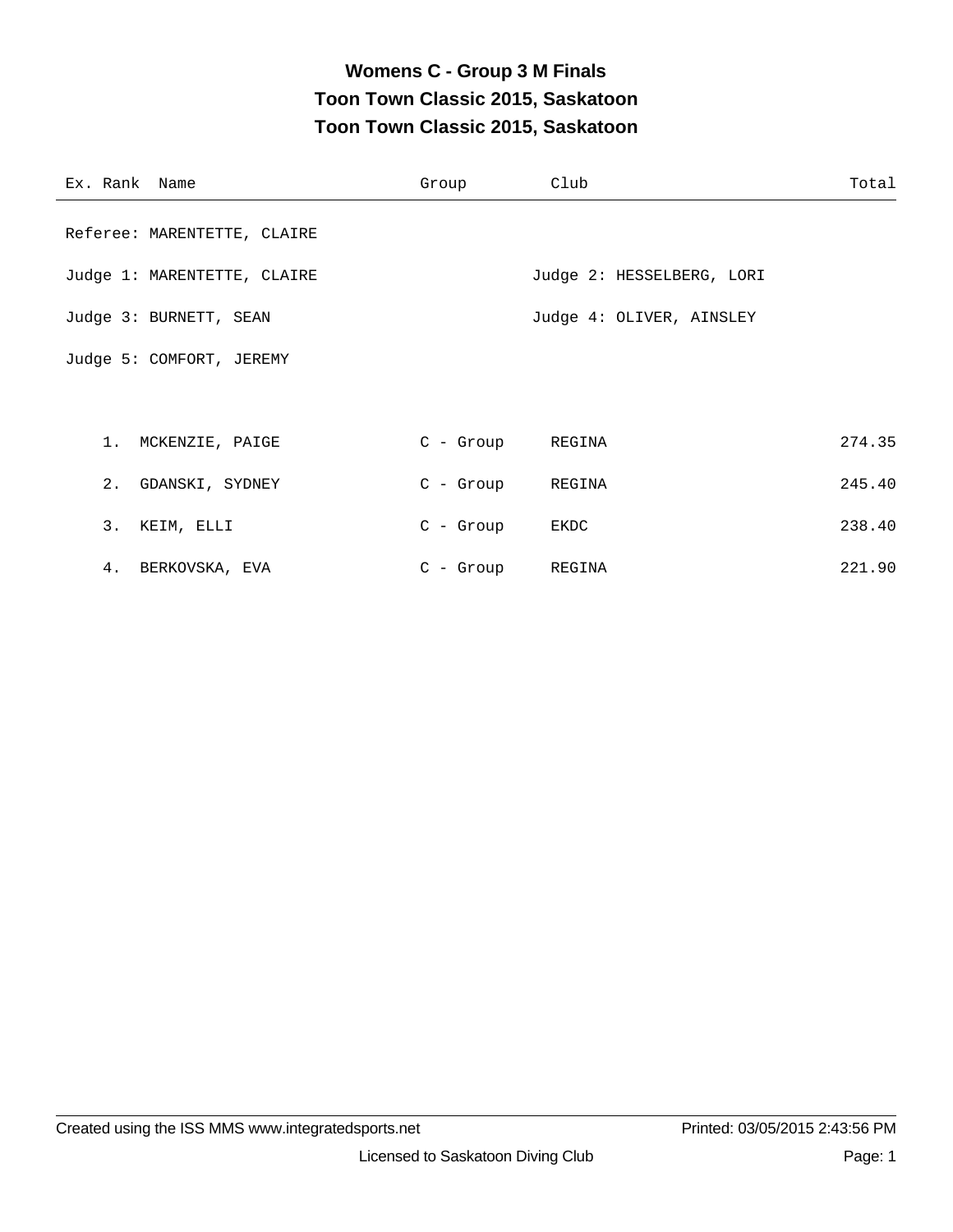## **Womens C - Group Platform Finals Toon Town Classic 2015, Saskatoon Toon Town Classic 2015, Saskatoon**

| Ex. Rank Name               | Group       | Club                      | Total  |
|-----------------------------|-------------|---------------------------|--------|
| PANEL A                     |             |                           |        |
| Referee: COMFORT, JEREMY    |             |                           |        |
| Judge 1: COMFORT, JEREMY    |             | Judge 2: ROSS, RIKKI      |        |
| Judge 3: MARENTETTE, CLAIRE |             | Judge 4: BEZTE, KATIE     |        |
| Judge 5: HESSELBERG, LORI   |             |                           |        |
|                             |             |                           |        |
| PANEL B                     |             |                           |        |
| Referee:                    |             |                           |        |
| Judge 1: WANKLIN, LINDSEY   |             | Judge 2: WANKLIN, LINDSEY |        |
| Judge 3: WANKLIN, LINDSEY   |             | Judge 4: WANKLIN, LINDSEY |        |
| Judge 5: WANKLIN, LINDSEY   |             |                           |        |
|                             |             |                           |        |
| 1.<br>MCKENZIE, PAIGE       | $C - Group$ | REGINA                    | 245.40 |
| 2.<br>BERKOVSKA, EVA        | $C -$ Group | REGINA                    | 214.15 |
| 3. GDANSKI, SYDNEY          | $C - Group$ | REGINA                    | 192.75 |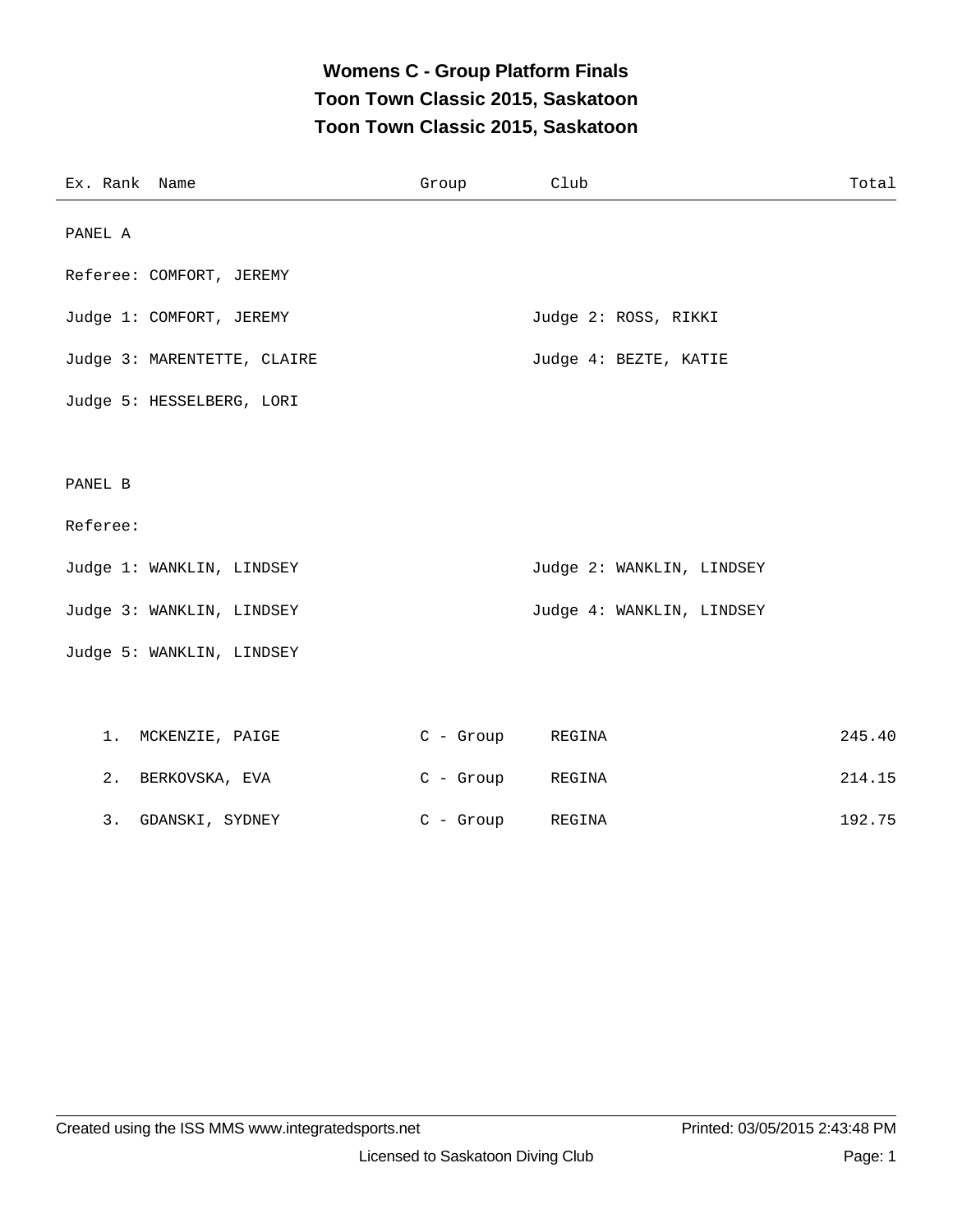#### **Womens C - Group Tier I Platform Finals Toon Town Classic 2015, Saskatoon Toon Town Classic 2015, Saskatoon**

| Ex. Rank Name |                            | Group | Club                      | Total  |
|---------------|----------------------------|-------|---------------------------|--------|
| PANEL A       |                            |       |                           |        |
|               | Referee: HESSELBERG, LORI  |       |                           |        |
|               | Judge 1: HESSELBERG, LORI  |       | Judge 2: WOZNIAK, KRISTEN |        |
|               | Judge 3: PALMER, JESSE-LEE |       | Judge 4: MARKENTIN, JOAN  |        |
|               | Judge 5: BEZTE, KATIE      |       |                           |        |
|               |                            |       |                           |        |
| PANEL B       |                            |       |                           |        |
| Referee:      |                            |       |                           |        |
|               | Judge 1: MARKENTIN, BJORN  |       | Judge 2: MARKENTIN, BJORN |        |
|               | Judge 3: MARKENTIN, BJORN  |       | Judge 4: MARKENTIN, BJORN |        |
|               | Judge 5: MARKENTIN, BJORN  |       |                           |        |
|               |                            |       |                           |        |
|               | 1. KOTLER, IRELYND         |       | C - Group T1 SASKATOON    | 194.00 |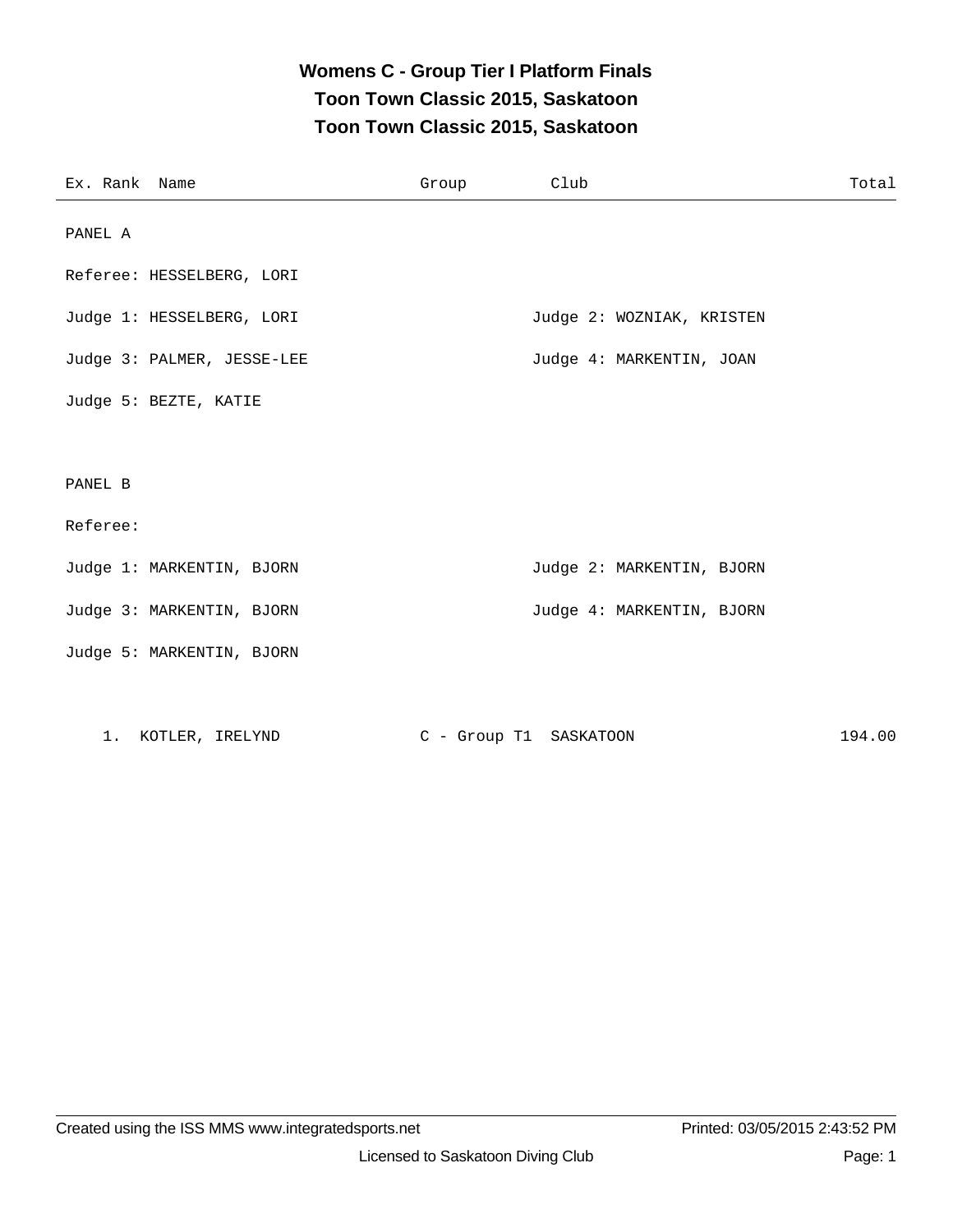### **Womens D - Group 1 M Finals Toon Town Classic 2015, Saskatoon Toon Town Classic 2015, Saskatoon**

| Ex. Rank Name |                             | Group            | Club                     | Total  |
|---------------|-----------------------------|------------------|--------------------------|--------|
|               | Referee: MARENTETTE, CLAIRE |                  |                          |        |
|               | Judge 1: MARENTETTE, CLAIRE |                  | Judge 2: BURNETT, SEAN   |        |
|               | Judge 3: HESSELBERG, LORI   |                  | Judge 4: OLIVER, AINSLEY |        |
|               | Judge 5: COMFORT, JEREMY    |                  |                          |        |
|               |                             |                  |                          |        |
|               | 1. HAIDASH, ANASTASSIA      | D - Group REGINA |                          | 220.75 |
|               | 2. CLAIRMONT, KELSEY        | D - Group REGINA |                          | 208.15 |
|               | 3. FONG, VERONICA           | $D -$ Group      | IDIVE                    | 204.65 |
|               | 4. CEY, LAUREN              | D - Group        | SASKATOON                | 193.75 |
|               | 5. DOROSH, CHELSEY          | $D -$ Group      | REGINA                   | 160.30 |
|               | 6. TINANI, MIRA             | $D -$ Group      | REGINA                   | 125.45 |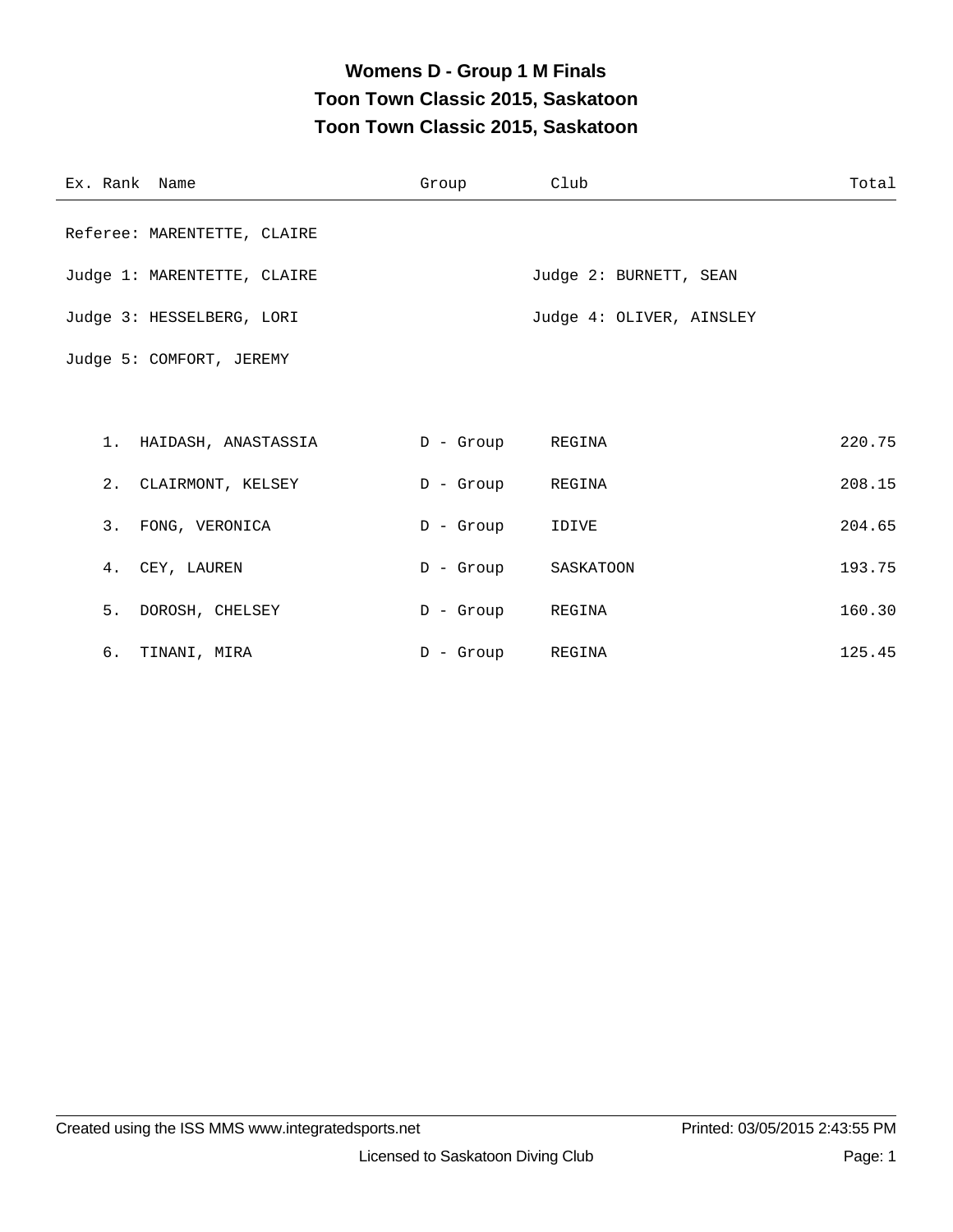### **Womens D - Group 3 M Finals Toon Town Classic 2015, Saskatoon Toon Town Classic 2015, Saskatoon**

| Ex. Rank Name               | Group       | Club                      | Total  |
|-----------------------------|-------------|---------------------------|--------|
| Referee: MARENTETTE, CLAIRE |             |                           |        |
| Judge 1: MARENTETTE, CLAIRE |             | Judge 2: ROSS, RIKKI      |        |
| Judge 3: COMFORT, JEREMY    |             | Judge 4: HESSELBERG, LORI |        |
| Judge 5: OLIVER, AINSLEY    |             |                           |        |
|                             |             |                           |        |
| 1. MARKENTIN, ERIKA         | D - Group   | SASKATOON                 | 244.30 |
| 2.<br>HAIDASH, ANASTASSIA   | D - Group   | REGINA                    | 243.60 |
| 3.<br>CLAIRMONT, KELSEY     | $D -$ Group | REGINA                    | 234.40 |
| SCHULTE, MIRANDA<br>4.      | D - Group   | SASKATOON                 | 221.55 |
| 5.<br>FONG, VERONICA        | $D -$ Group | IDIVE                     | 198.75 |
| 6.<br>CEY, LAUREN           | $D -$ Group | SASKATOON                 | 198.55 |
| 7.<br>CEY, ALISON           | $D -$ Group | SASKATOON                 | 183.35 |
| 8.<br>DOROSH, CHELSEY       | $D -$ Group | REGINA                    | 157.95 |
| 9.<br>TINANI, MIRA          | $D -$ Group | REGINA                    | 142.90 |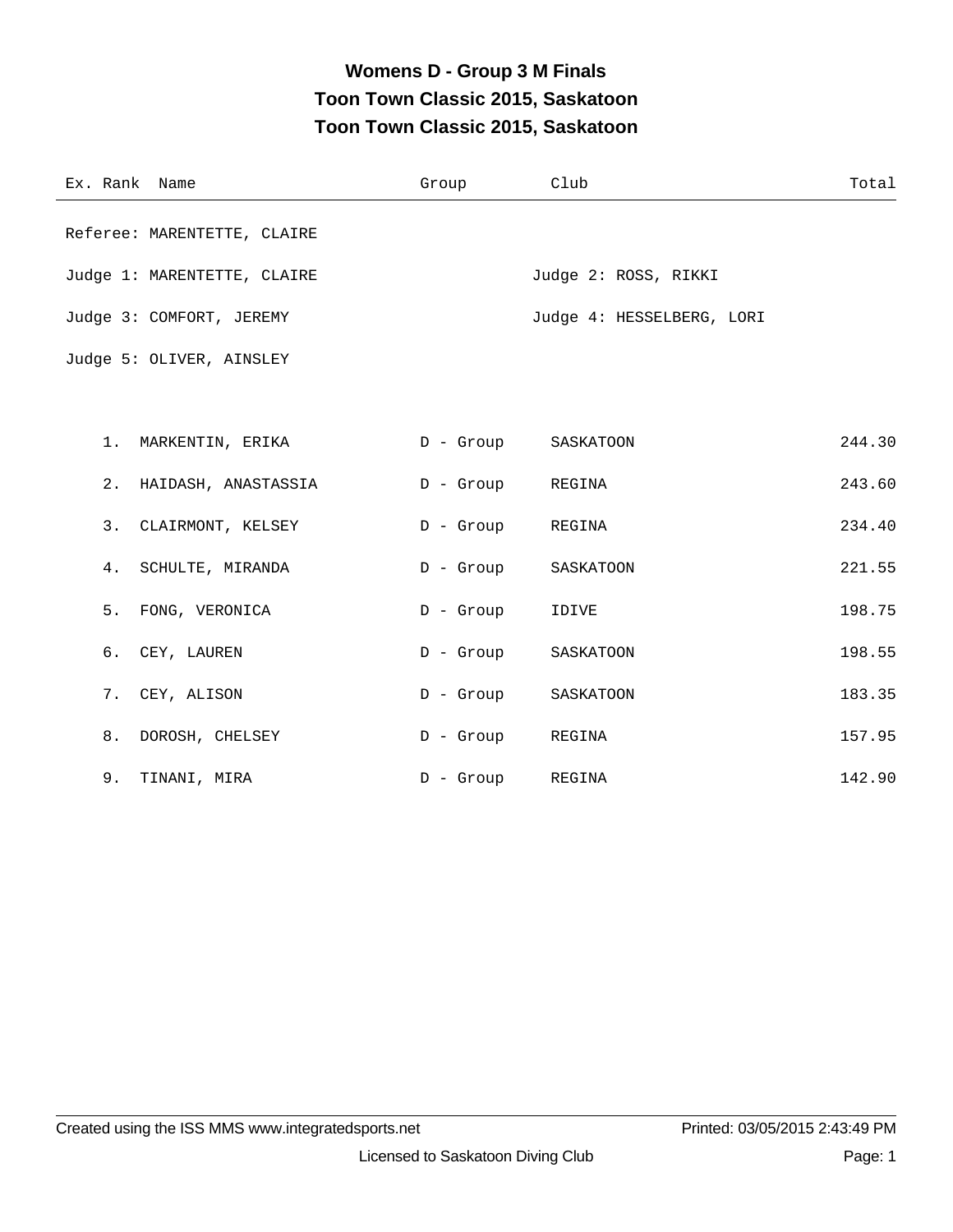### **Womens D - Group Platform Finals Toon Town Classic 2015, Saskatoon Toon Town Classic 2015, Saskatoon**

| Ex. Rank Name                            | Group            | Club                      | Total  |
|------------------------------------------|------------------|---------------------------|--------|
| PANEL A                                  |                  |                           |        |
| Referee: MARENTETTE, CLAIRE              |                  |                           |        |
| Judge 1: MARENTETTE, CLAIRE              |                  | Judge 2: BURNETT, SEAN    |        |
| Judge 3: OLIVER, AINSLEY                 |                  | Judge 4: WOZNIAK, KRISTEN |        |
| Judge 5: COMFORT, JEREMY                 |                  |                           |        |
|                                          |                  |                           |        |
| PANEL B                                  |                  |                           |        |
| Referee: BERES, NIKKI                    |                  |                           |        |
|                                          |                  |                           |        |
| 1. HAIDASH, ANASTASSIA (D - Group REGINA |                  |                           | 192.15 |
| 2. CLAIRMONT, KELSEY                     | D - Group REGINA |                           | 183.00 |

3. FONG, VERONICA  $D -$  Group IDIVE  $178.20$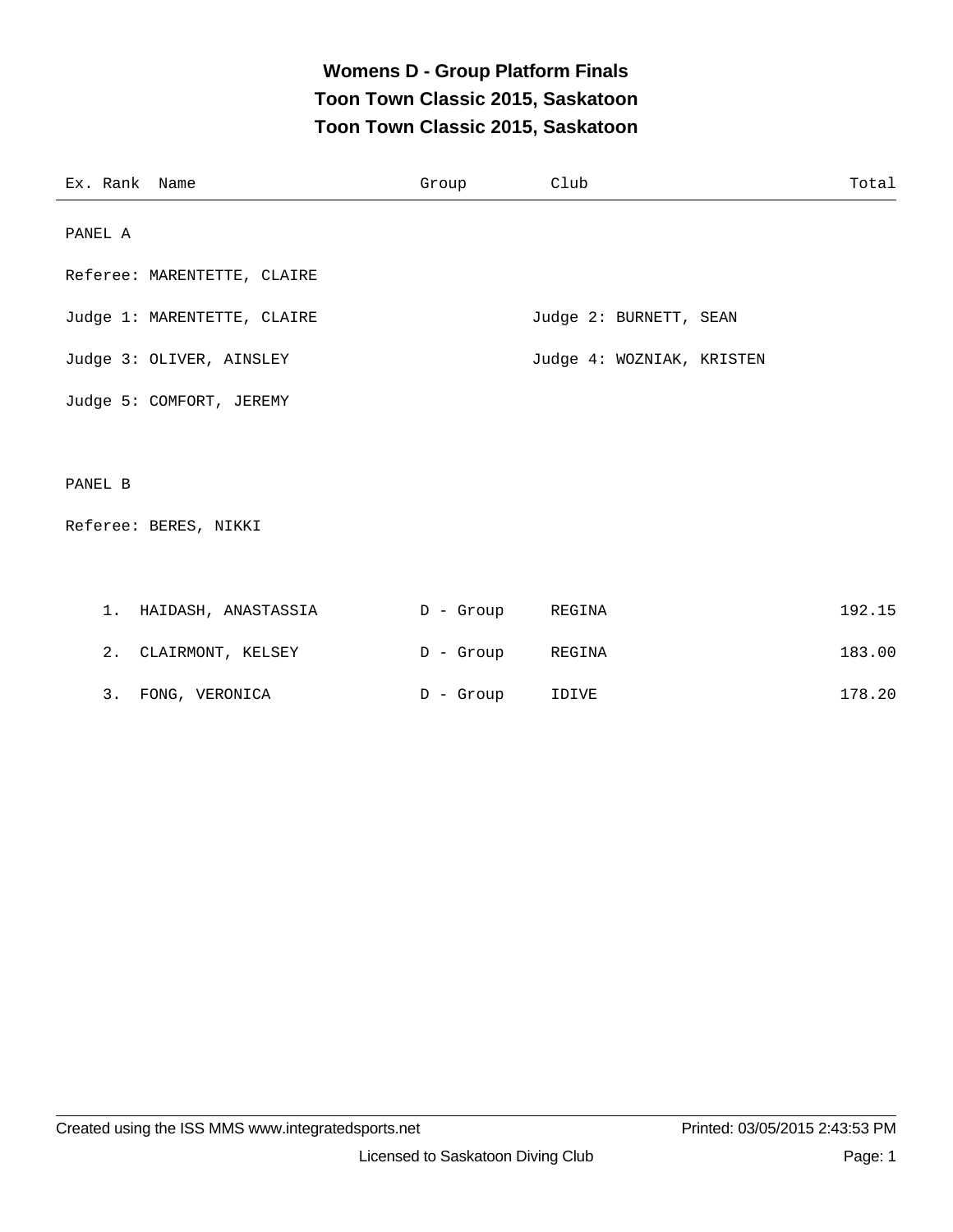### **Womens D - Group Tier I 1 M Finals Toon Town Classic 2015, Saskatoon Toon Town Classic 2015, Saskatoon**

| Ex. Rank Name            | Group | Club                      | Total |
|--------------------------|-------|---------------------------|-------|
| Referee: OLIVER, AINSLEY |       |                           |       |
| Judge 1: OLIVER, AINSLEY |       | Judge 2: COMFORT, JEREMY  |       |
| Judge 3: ROSS, RIKKI     |       | Judge 4: HESSELBERG, LORI |       |
| Judge 5: LUDWICK, DALLAS |       |                           |       |

1. GREAVES, SARA D - Group T1 REVOLUTION 165.00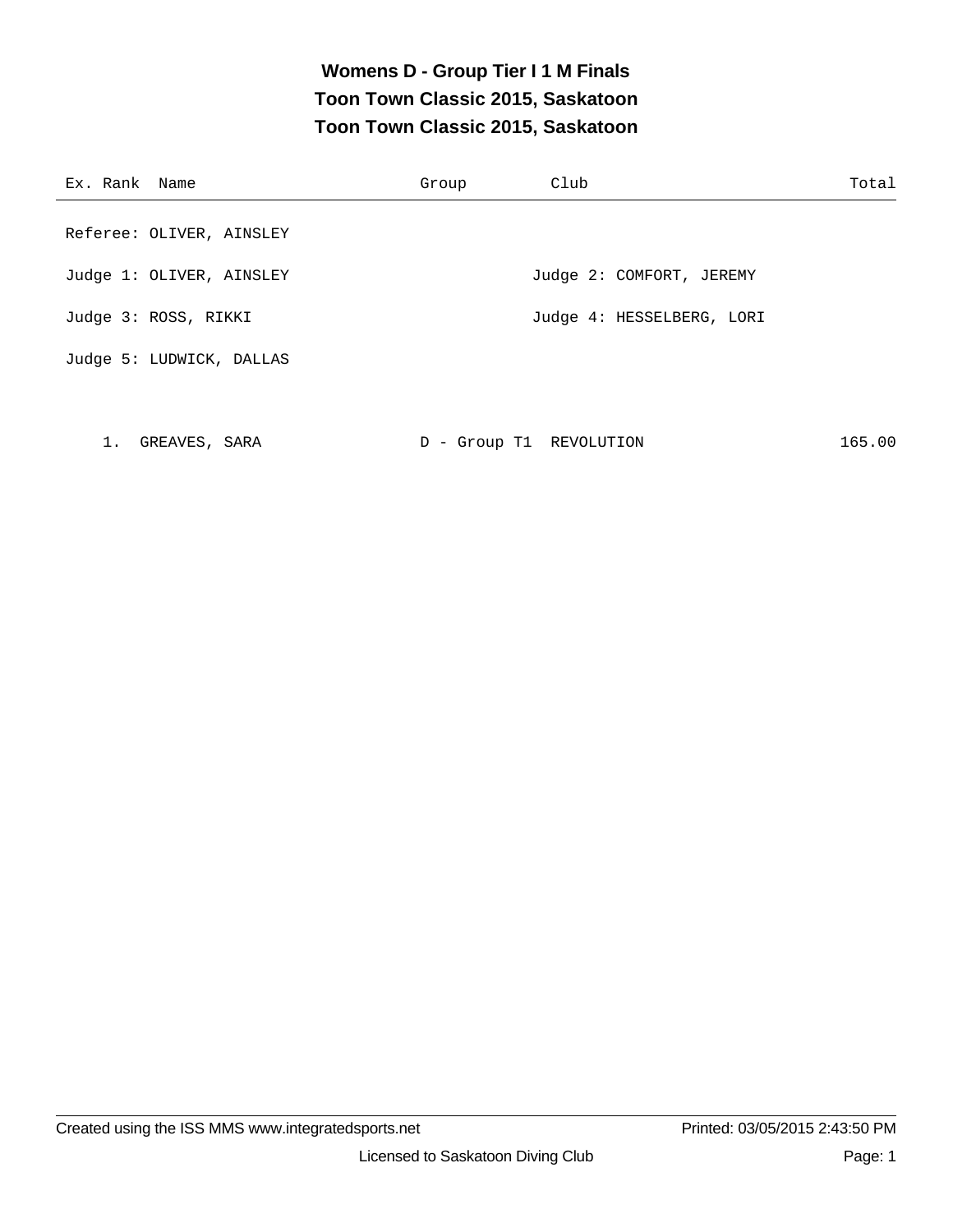# **Womens E - Group 1 M Finals Toon Town Classic 2015, Saskatoon Toon Town Classic 2015, Saskatoon**

| Ex. Rank Name              | Group            | Club                      | Total  |
|----------------------------|------------------|---------------------------|--------|
| Referee: BURNETT, SEAN     |                  |                           |        |
| Judge 1: BURNETT, SEAN     |                  | Judge 2: COMFORT, JEREMY  |        |
| Judge 3: PALMER, JESSE-LEE |                  | Judge 4: HESSELBERG, LORI |        |
| Judge 5: BERES, NIKKI      |                  |                           |        |
|                            |                  |                           |        |
| 1. JONES, CHLOE            | E - Group REGINA |                           | 208.80 |
| 2. STEWART, LILA           | E - Group REGINA |                           | 204.30 |
| 3. DECK, PRESLEY           | E - Group REGINA |                           | 187.20 |
| 4. WERNER, CLAIRE          | E - Group        | REGINA                    | 175.50 |
| 5.<br>SHARP, AMELIA        | $E -$ Group      | REGINA                    | 169.20 |
| б.<br>MARKUSSON, BROOKLYN  | $E -$ Group      | REGINA                    | 150.30 |
| 7. VUCKOVIC, NIKA          | E - Group        | REGINA                    | 143.10 |
| 8. DELAQUIS, DOMINIQUE     | $E -$ Group      | REVOLUTION                | 118.80 |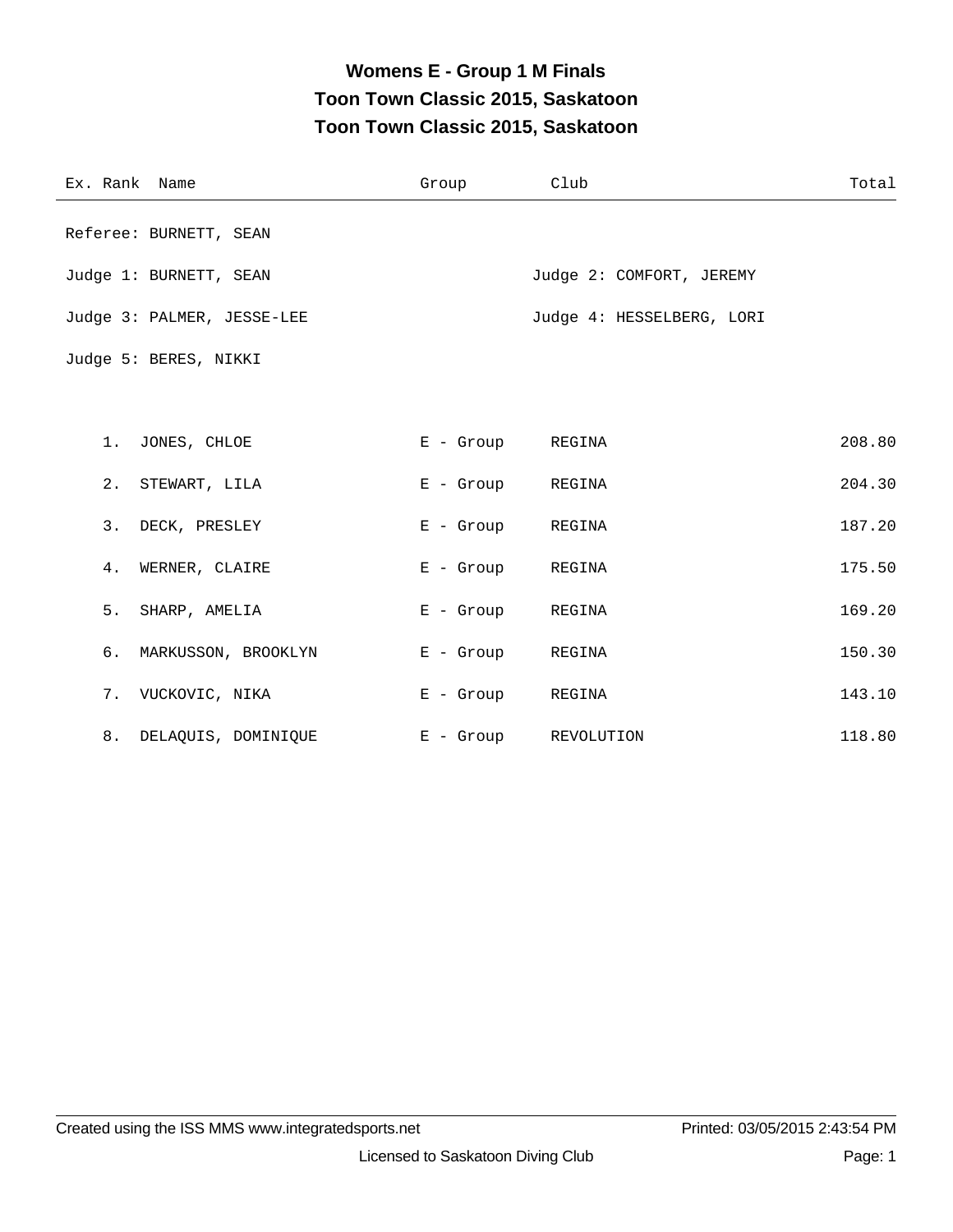# **Womens E - Group 3 M Finals Toon Town Classic 2015, Saskatoon Toon Town Classic 2015, Saskatoon**

| Ex. Rank Name              | Group            | Club                        | Total  |
|----------------------------|------------------|-----------------------------|--------|
| Referee: MARKENTIN, JOAN   |                  |                             |        |
| Judge 1: MARKENTIN, JOAN   |                  | Judge 2: MARENTETTE, CLAIRE |        |
| Judge 3: HAMILTON, LINDSAY |                  | Judge 4: WANKLIN, MORGAN    |        |
| Judge 5: CARROLL, STEVE    |                  |                             |        |
|                            |                  |                             |        |
| 1. DECK, PRESLEY           | E - Group REGINA |                             | 210.90 |
| 2. JONES, CHLOE            | E - Group REGINA |                             | 202.35 |
| 3. SHARP, AMELIA           | E - Group        | REGINA                      | 193.80 |
| 4. MARKUSSON, BROOKLYN     | $E -$ Group      | REGINA                      | 180.50 |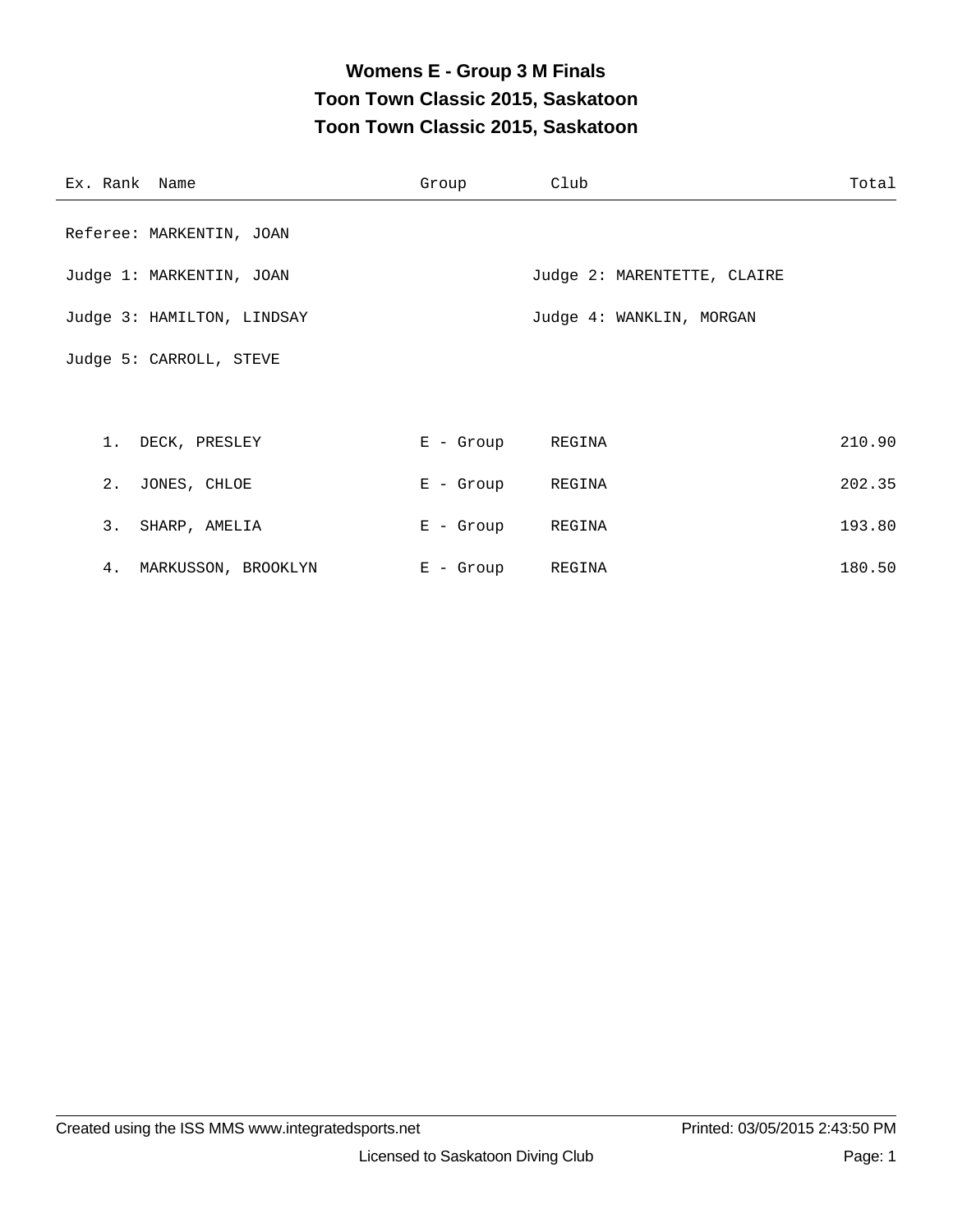# **Womens Open 1 M Finals Toon Town Classic 2015, Saskatoon Toon Town Classic 2015, Saskatoon**

| Ex. Rank Name               | Group | Club                      | Total  |
|-----------------------------|-------|---------------------------|--------|
| Referee: MARENTETTE, CLAIRE |       |                           |        |
| Judge 1: MARENTETTE, CLAIRE |       | Judge 2: HESSELBERG, LORI |        |
| Judge 3: OLIVER, AINSLEY    |       | Judge 4: COMFORT, JEREMY  |        |
| Judge 5: MARKENTIN, JOAN    |       |                           |        |
|                             |       |                           |        |
| 1.<br>GAUTHIER, ALYSSA      | Open  | REVOLUTION                | 201.60 |
| 2.<br>BESLER, MICAIAH       | Open  | SASKATOON                 | 192.75 |
| 3.<br>CLAIRMONT, ALYSSA     | Open  | REGINA                    | 186.50 |
| BUCHWALD, SERENA<br>4.      | Open  | REVOLUTION                | 167.45 |
| 5.<br>BEZTE, KATIE          | Open  | REVOLUTION                | 163.90 |
| б.<br>DASCHUK, SOPHIE       | Open  | REGINA                    | 158.65 |
| 7.<br>DECECCO, ELIZABETH    | Open  | SASKATOON                 | 147.10 |
| 8.<br>MCKENZIE, PAIGE       | Open  | REGINA                    | 141.60 |
| 9.<br>GALLAIS, JOCELYN      | Open  | REGINA                    | 131.85 |
| 10. CHAMBERS, MADISON       | Open  | REVOLUTION                | 0.00   |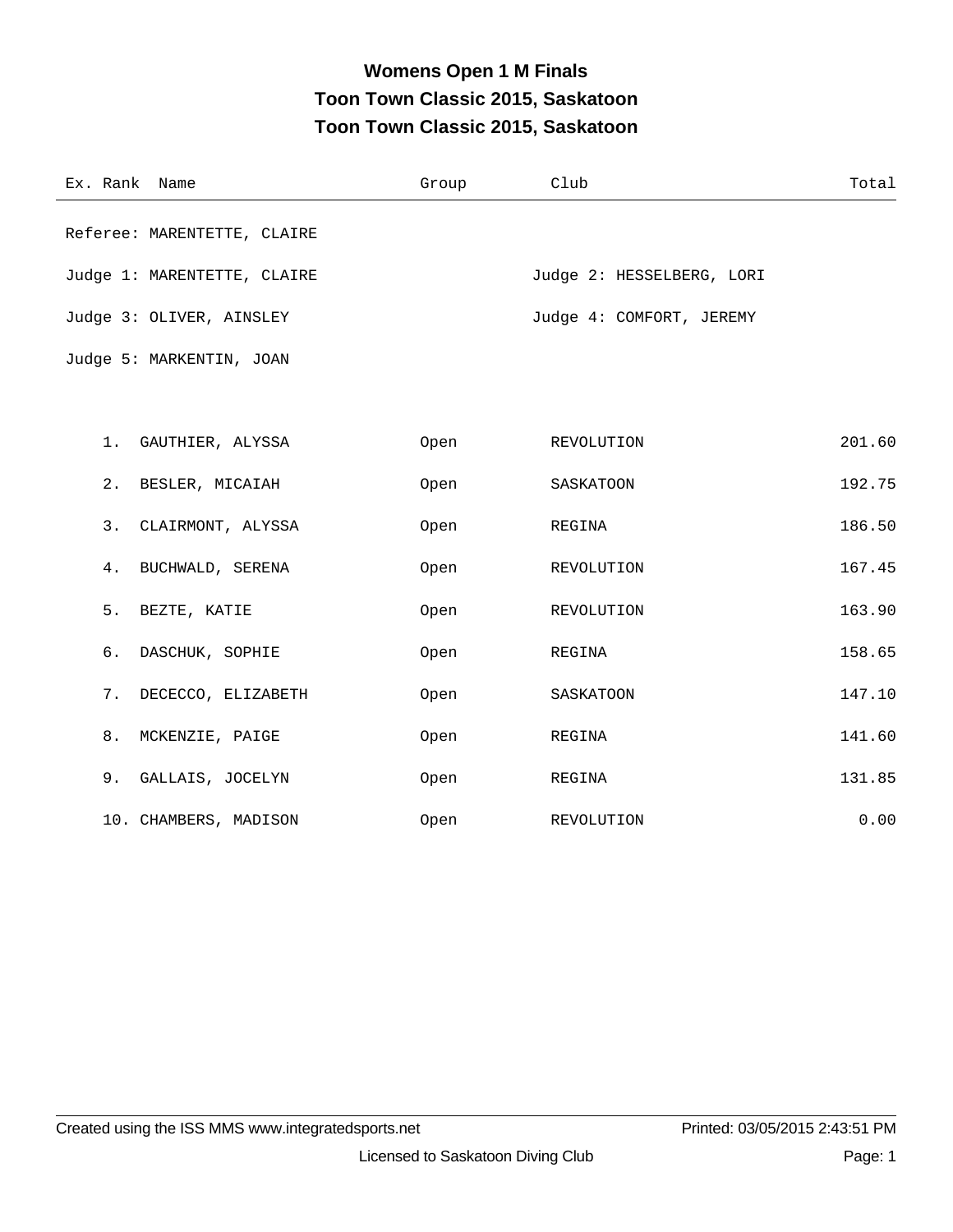# **Womens Open 3 M Finals Toon Town Classic 2015, Saskatoon Toon Town Classic 2015, Saskatoon**

| Ex. Rank Name               | Group | Club                      | Total  |
|-----------------------------|-------|---------------------------|--------|
| Referee: COMFORT, JEREMY    |       |                           |        |
| Judge 1: COMFORT, JEREMY    |       | Judge 2: HESSELBERG, LORI |        |
| Judge 3: OLIVER, AINSLEY    |       | Judge 4: BURNETT, SEAN    |        |
| Judge 5: MARENTETTE, CLAIRE |       |                           |        |
|                             |       |                           |        |
| 1. GAUTHIER, ALYSSA         | Open  | REVOLUTION                | 237.60 |
| 2. BUCHWALD, SERENA         | Open  | REVOLUTION                | 204.60 |
| 3. CLAIRMONT, ALYSSA        | Open  | REGINA                    | 204.05 |
| 4. BESLER, MICAIAH          | Open  | SASKATOON                 | 197.60 |
| 5. GALLAIS, JOCELYN         | Open  | REGINA                    | 184.10 |
| 6. MCKENZIE, PAIGE          | Open  | REGINA                    | 182.75 |
| 7. DASCHUK, SOPHIE          | Open  | REGINA                    | 161.90 |